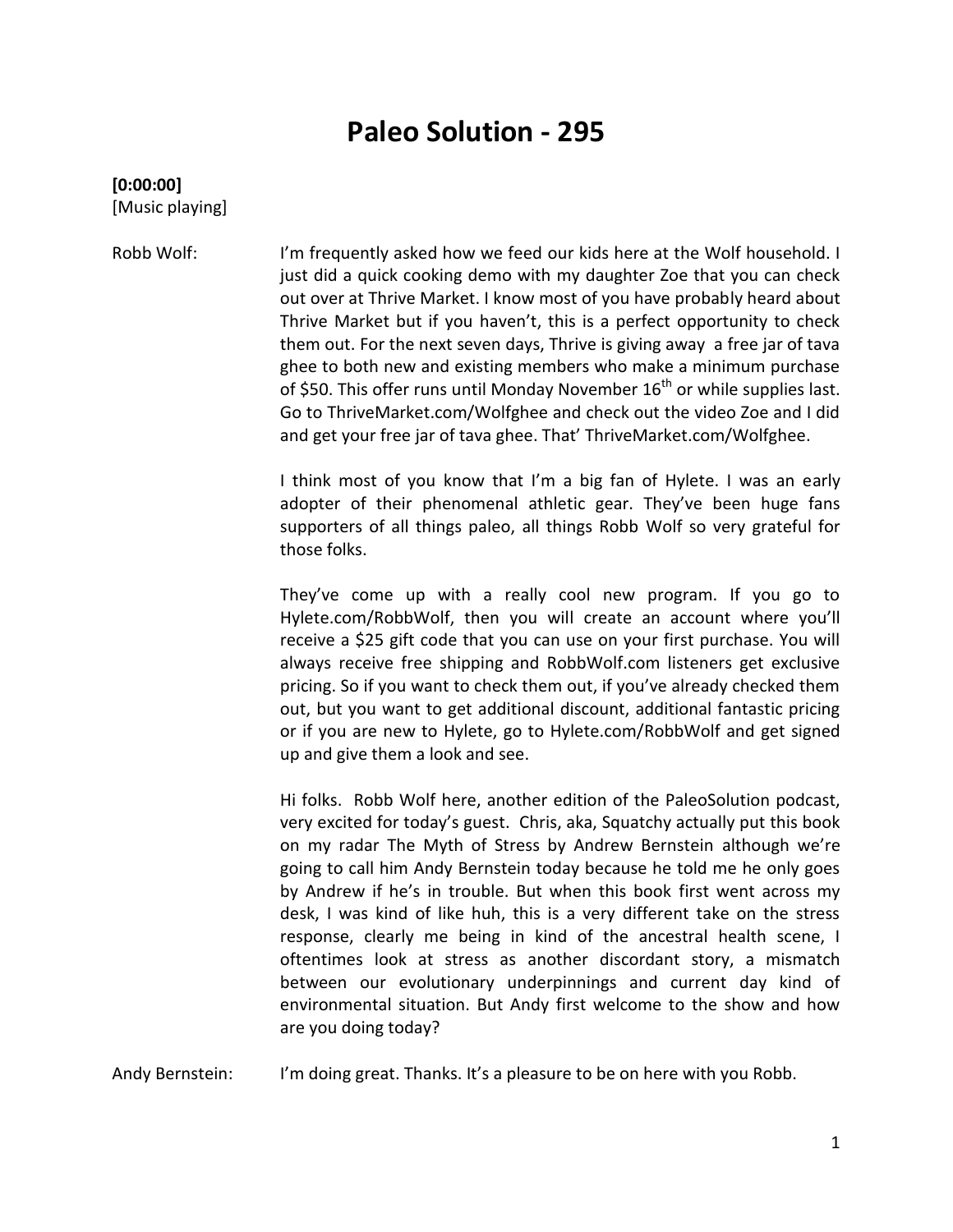- Robb Wolf: Awesome. Cool, well I'm super stoked. I know we've run across each other a few times out in the real world and whatnot. Hey talk to folks a little bit about your background and then I definitely because you know, I think most folks that follow this show in particular they've got a little bit of an orientation in this evolutionary medicine, ancestral health scene. Give folks a little bit of your background and then definitely unpack maybe the misconceptions about a discordant story here with regards to stress. I think that would be really interesting.
- Andy Bernstein: Sure. So my background is actually literary criticism. You know, I was on track to become a professor of literature and was steeped in critical thinking and then I had all these challenges in my personal life. Some loss of loved ones, my dad and my little sister and then some emotional – some like relationship stuff with my ex-girlfriend that just got me really interested in how to live a happy life and how to deal with stuff.

So I started trying stuff on my own a lot of different processes and then I ended up creating -- so the shorter version and I can expand on it if you like but the shorter version is I ended up creating a process that changes or challenges the way that most of us deal with these sorts of issues in our lives. So I took my critical thinking toolkit. I ended up applying it to self-help processes. I spent three years working with a woman named Byron Katie who is an amazing woman, bestselling self-help author and then had this idea for another way of helping people deal with challenges based on some of my experiences. So I started teaching that in 2004 and I've been teaching it ever since.

- Robb Wolf: Interesting. So talk a little bit about the notion that our current type of stress. Like I've definitely been a subscriber to this that ancestral stress was punctuated somewhat randomized and no chronic and you know, today's stress tends to be more crushing, chronic, difficult to avoid, etc. etc. I think you had some differing views on that. Could you address some of that?
- Andy Bernstein: Sure. So yeah and maybe we can get into the whole idea of Hans Selye, and stressors and stress being a biological --

### **[0:05:01]**

Robb Wolf: Right.

Andy Bernstein: Yeah. So the main, the party line idea is that the reason we experience so much stress today is because once upon a time our caveman and cavewoman ancestors would face challenges like sabre tooth tigers. In that scenario, hormonal cascade, adrenaline, cortisol is helpful. It's helpful. It's you want that because it's going to liberate glucose, you're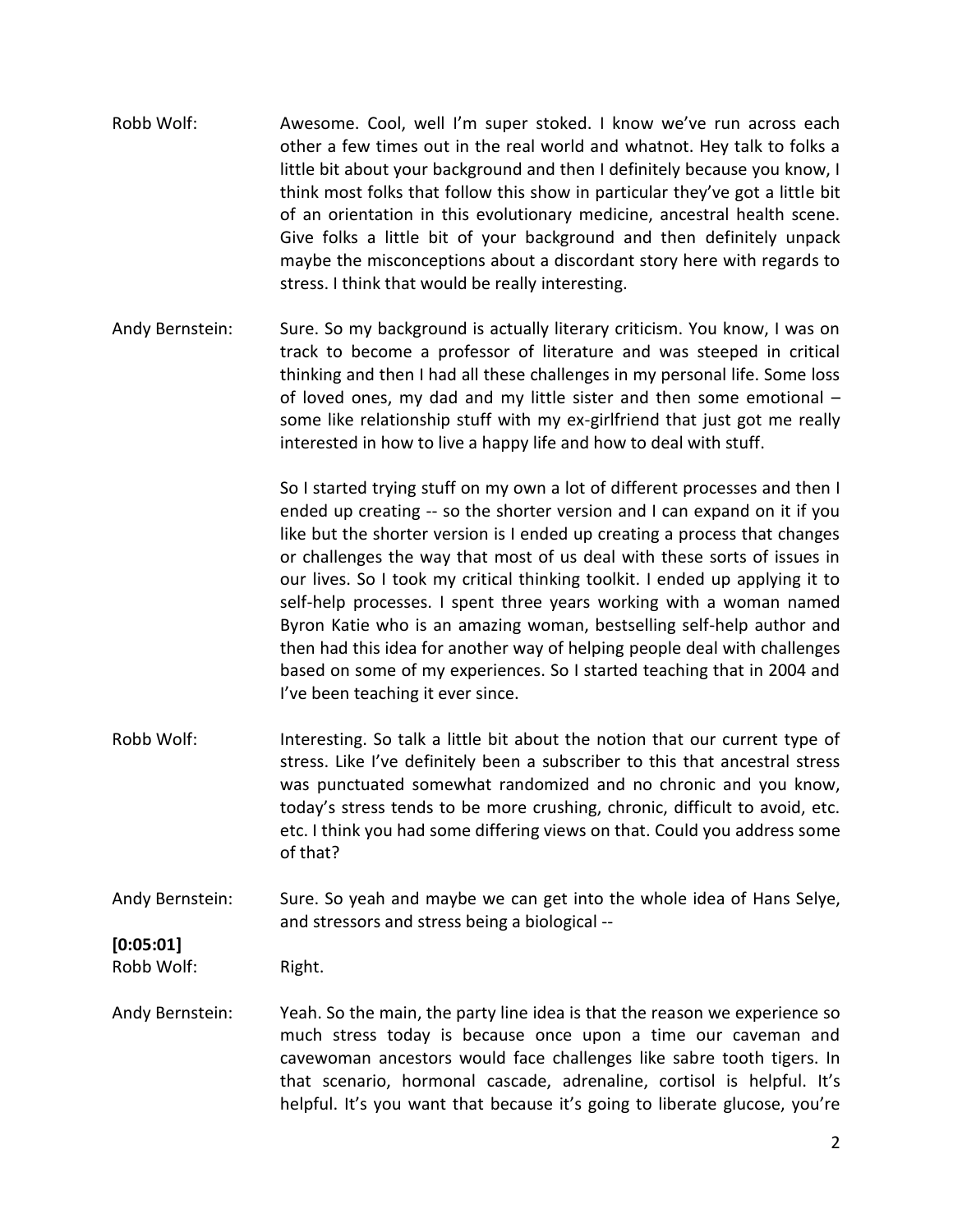more likely to survive that encounter and then have offspring. If you didn't have that, obviously you don't survive if you don't have offspring. So over many generations that sequence of tiger, stress response, tiger stress response gets strengthened and then we're told it stops working for us. It works against us and because now there are no longer saber tooth tigers and we've got all these traffic jams and flight delays and issues with our kids and our jobs and money and our in-laws. What we're told as we become victims of our own biology. That what was an occasional helpful response is now a constant harmful response and all we can do is manage our stress.

That whole idea I call that myth of stress. So maybe I should just make clear that even though I wrote a book called the myth of stress, I don't think stress is a myth. Stress is real. Bu I think there's a myth here and for me the myth is that it comes from the external world, from circumstances, from what we call stressors. I think my argument is stress doesn't come from what's going on in your life, it comes from your thoughts about what's going on in your life.

I help people think differently about challenges. If it's a tiger, then the opportunity to think differently is moot. I mean you just want to run.

- Robb Wolf: Right.
- Andy Bernstein: Or fight it. So but most of us aren't really facing tigers anymore. Most of us are facing challenges with money and success and family life and work life balance. And that's a very different game. So I want people to step back and challenge the broader concept so you can see that it's actually coming from something in your thoughts and then that introduces the opportunity for…

You know, really what it does is it takes stress out of the physiological biological domain and puts in the educational domain so now stress is a skills gap. Now there's something that you could learn to think differently.

Robb Wolf: Andy, correct me if I'm wrong but this reminds me a lot of like kind of stoic philosophy and maybe even some elements of like Buddhist meditation and whatnot like basically trying to get some distance from one's thoughts. Instead of you know, which I'm not a neuroscientist but my understanding of like the amygdala and the emotional response and that reptilian brain hijacking our thinking and becoming kind of an ingrained pattern. Is there something to that that's occurring here?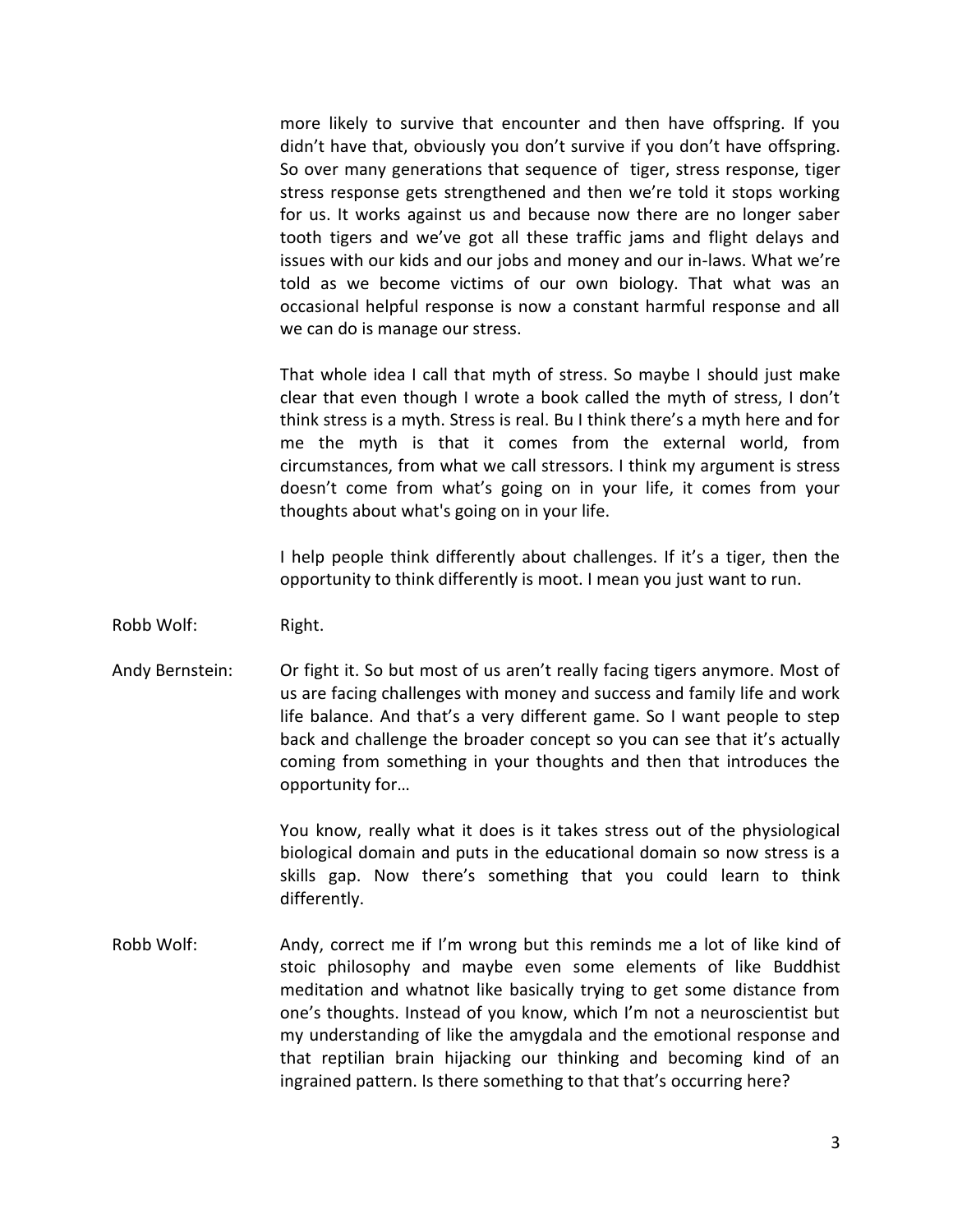Andy Bernstein: Yeah. I think a lot of the – there is. There's something to all of that. The stoic stuff, the Buddhist stuff , and the neurophysiology stuff there's overlap. Stoicism just to start with that one people now think that being stoic is about not having any emotions. That's how the dictionary will define it like he's very stoic in his lack of response.

> But actually if you go back to Greek and Roman stoicism, it was not about not having emotions. It was about having lots of emotions but just the positive ones. They learned how to challenge negative thinking so they would only have the upside. Buddhism I think does something similar. You know, there are a lot of different ways of getting to a shift in mindset. What I like about the neurophysiology stuff today and the neurobiology is you can start to measure with scanning some of the changes that take place in the brain when you do have an insight or when you do have a shift in mindset.

> For some people that's what they need in order to take it seriously. If they can see a change and a scan, they're going to say oh it's real and so I want to learn how to do this. But whether you see it on a scan or not, you feel it. I mean you see it in your life. So you know, however you get there, whether it's through religion or imaging scans ultimately we want someone to take seriously the fact that your thinking matters. And there are different ways to think about real challenges in your life so that you can address them more clearly.

- Robb Wolf: Okay. Now correct me if I'm wrong also but my sense is that even though these stress inducing thoughts may involve a variety of different situations, money or relationships or what have you but you've said that it's largely the same type of thinking that occurs. That causes the problem?
- Andy Bernstein: Yeah. So if you look at stress as coming from the outside world, then every stress is a little bit different. Stress around work could be different from stress around your health or your body and stress around your family or your future. Those look like very different things and they get carved into different kinds of trainings.

But for me, on the inside they all have their roots in a very specific kind of movement that our brains happen to engage in very easily and very often because of how our brains evolved. This in the book I talk about the neocortex and the way in which we have abstract thinking capacities far beyond other animals.

**[0:10:18]**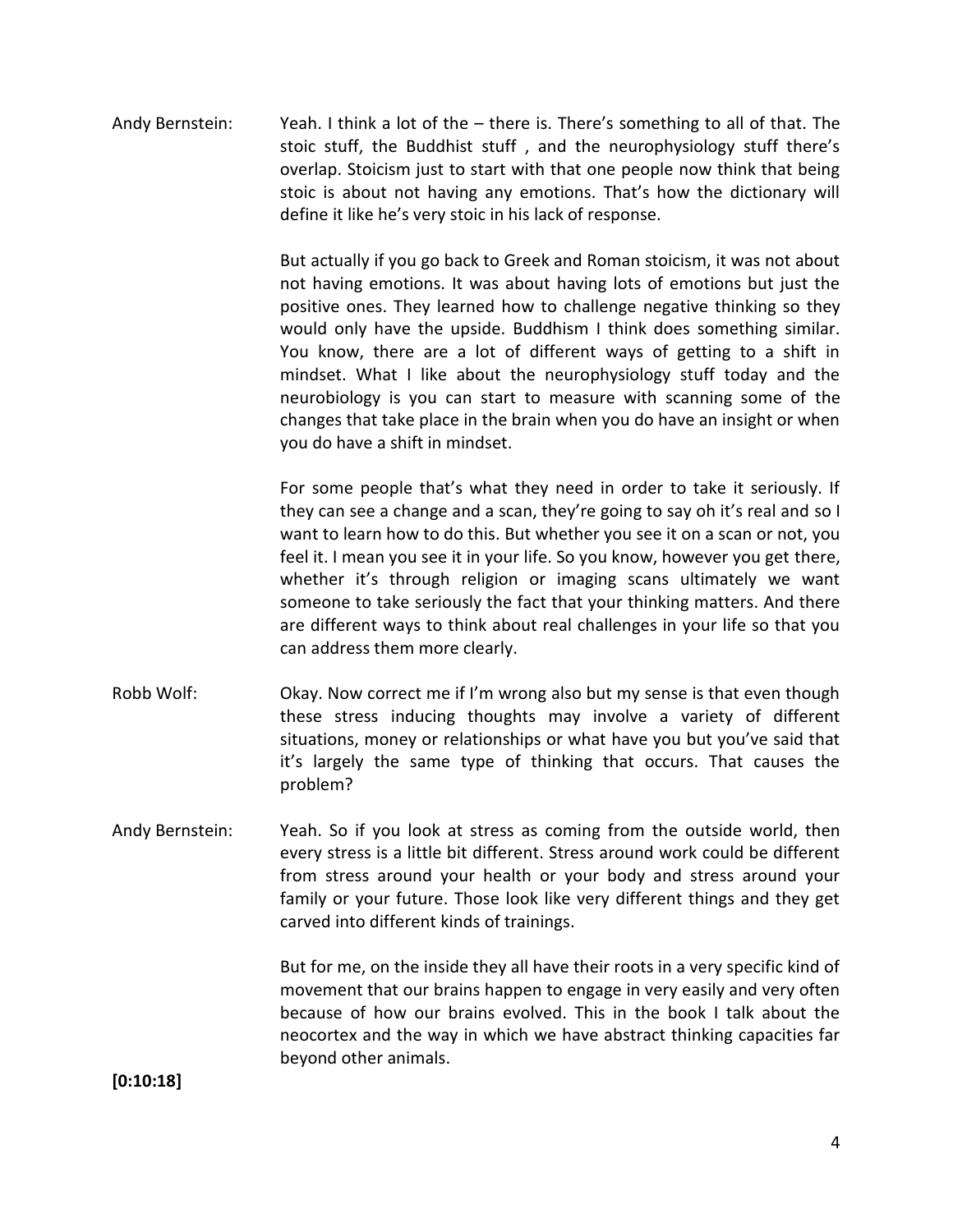So I'm going to introduce it's a ten cent word here but to me it all comes down to counterfactual thinking. If you see life as it is, factually there's no stress response. If you just see a tiger the way you would see a tiger at a zoo, or if you were a baby tiger and you see your mother tiger, you just see the tiger there's no stress response. When you have a though that tiger is going to kill me, then the stress begins. The thought happens very quickly. In that scenario , counterfactual thinking is really helpful. We want that. But what's happening now is our brains are thinking counter factually all the time in ways that don't help us. So we think I should have more money, my spouse should appreciate me more, I should be in better shape. That kind of thinking and the stress that it produces gets in our way.

So I want to help. I would like people to get a little bit more sensitive to what's going on in their heads and then we can talk about how to challenge that thinking in a way that moves the needle.

Robb Wolf: You know, what's interesting to me about that is are you familiar with heart rate variability monitoring?

- Andy Bernstein: I am.
- Robb Wolf: Okay. SO HRV is interesting in that it's kind of a general sampling again of stress or like alistatic load. It won't tell you that the person had a gluten dose or that they over exercised or some other thing. But it will tell you this person is probably not good to go for a blistering workout today. So I see some interesting kind of parallels there where it's a little path dependent in this story. You know, we disordered or inappropriate thinking or however you do the counterfactual thinking can end up hamstringing us but just in a variety of different circumstances.

Is it safe to say that it's probably easier for people to address counterfactual thinking in certain areas in our life relative to others? Like some of that is much more either entrenched or maybe more emotional content to it or maybe it's just not even on their radar. It's difficult to kind of even recognize it?

Andy Bernstein: Oh yeah, the sneaky thing about it is you wouldn't even think it's counterfactual. You think it's factual. You think well but I should be in better shape. I should be making more money. My mother shouldn't criticize me. Like that's a fact.

> So there's a sneaky way in which our brain's ability to think abstractly and not see life as it is, to see life how we think it's supposed to be. We're not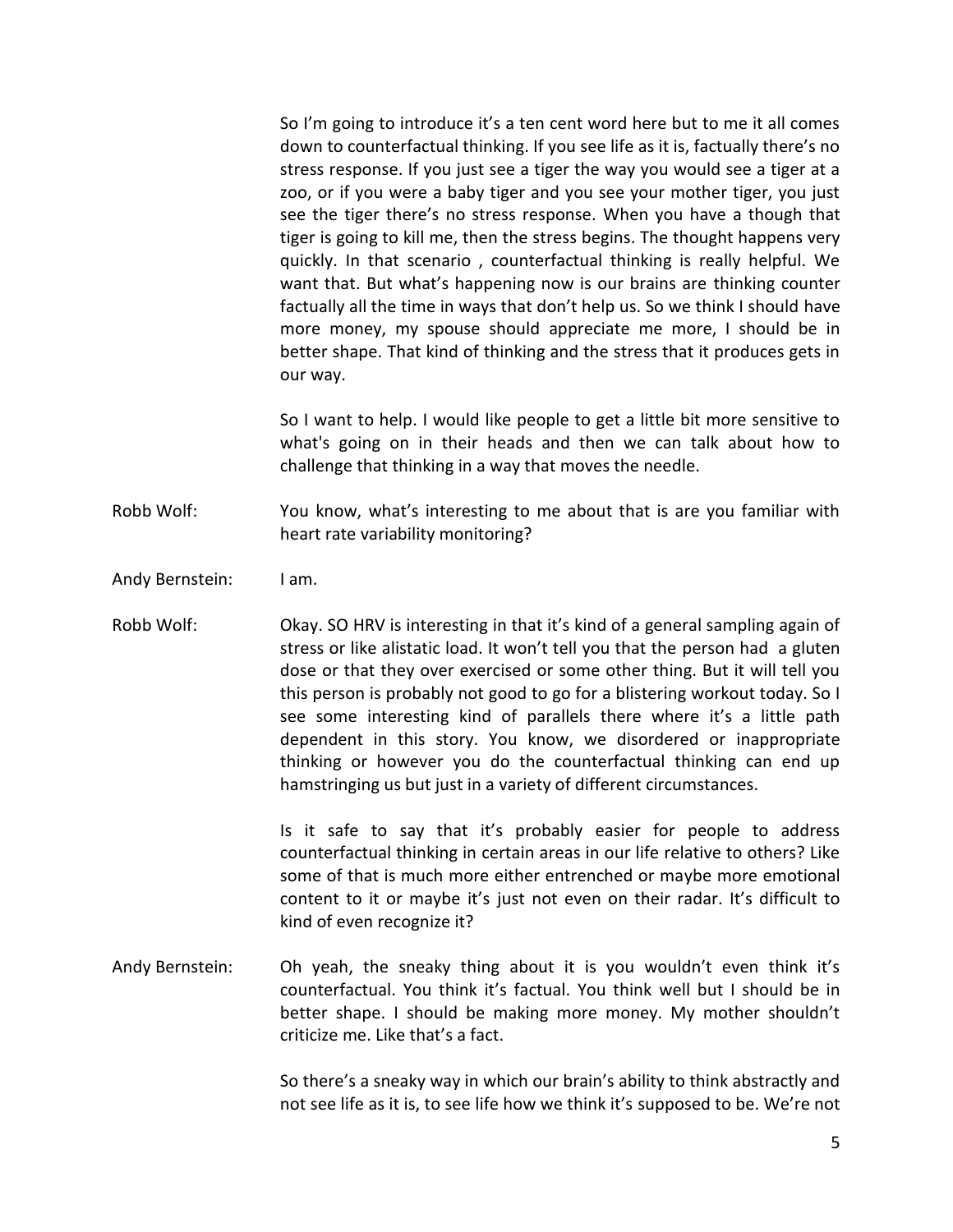even aware of it. I sometimes compare this to skiing where you know, we start on the bunny slopes and we just practice getting our balance and getting our legs under us and we don't start on just jumping out a helicopters and doing double diamond trails but we know it's the same. It's still skiing. Like it's possible to do that but you're not starting there and you're not going to go there until you've built skills up.

In the training sessions that I do, we start on the bunny slopes with this process. So we look for the thinking that we experience stress around like traffic or a relationship issue but it's not going to be too big a challenge. I want people to understand like we went and get our feet wet but without it being crazy, aggressive.

Yet if people stick with this, this the seven-step process that I teach can be applied to all of those biggest challenges. I work with abuse survivors, I work with you know, because of my background, I end up doing a lot of work with accidental deaths and those sort of traumatic horrific experiences where someone loses someone in a way that they just never would have anticipated. There are big things that we can work through once we know how to ski.

But we start with the smaller ones because we need to build the skill and we also need to surface some of the skepticism and just work through some of the questions that people have along the way.

- Robb Wolf: This is maybe counterintuitive for folks or difficult to grasp but particularly I think if somebody is in a little bit of a downward spiral, but again you know, I apologize if I do too much of parallels between say like Buddhist meditation or what have you. But it seems like if you can really get a handle on this stuff, you can just simply be happy even though you're in. So you're not necessarily at the Bahamas, you're not necessarily Jack Dorsey with \$2B in the ban or something like that. But you're reasonably happy and significantly happier or more satisfied than what you were previously just by changing some of this, the cognitive programming that arises within our brain.
- Andy Bernstein: Yeah. I mean it might be more accurate to say you're significantly less unhappy.

Robb Wolf: Okay.

Andy Bernstein: You know? Because there's some interesting studies where happiness and unhappiness don't have the same valence. Like it's a lot easier to get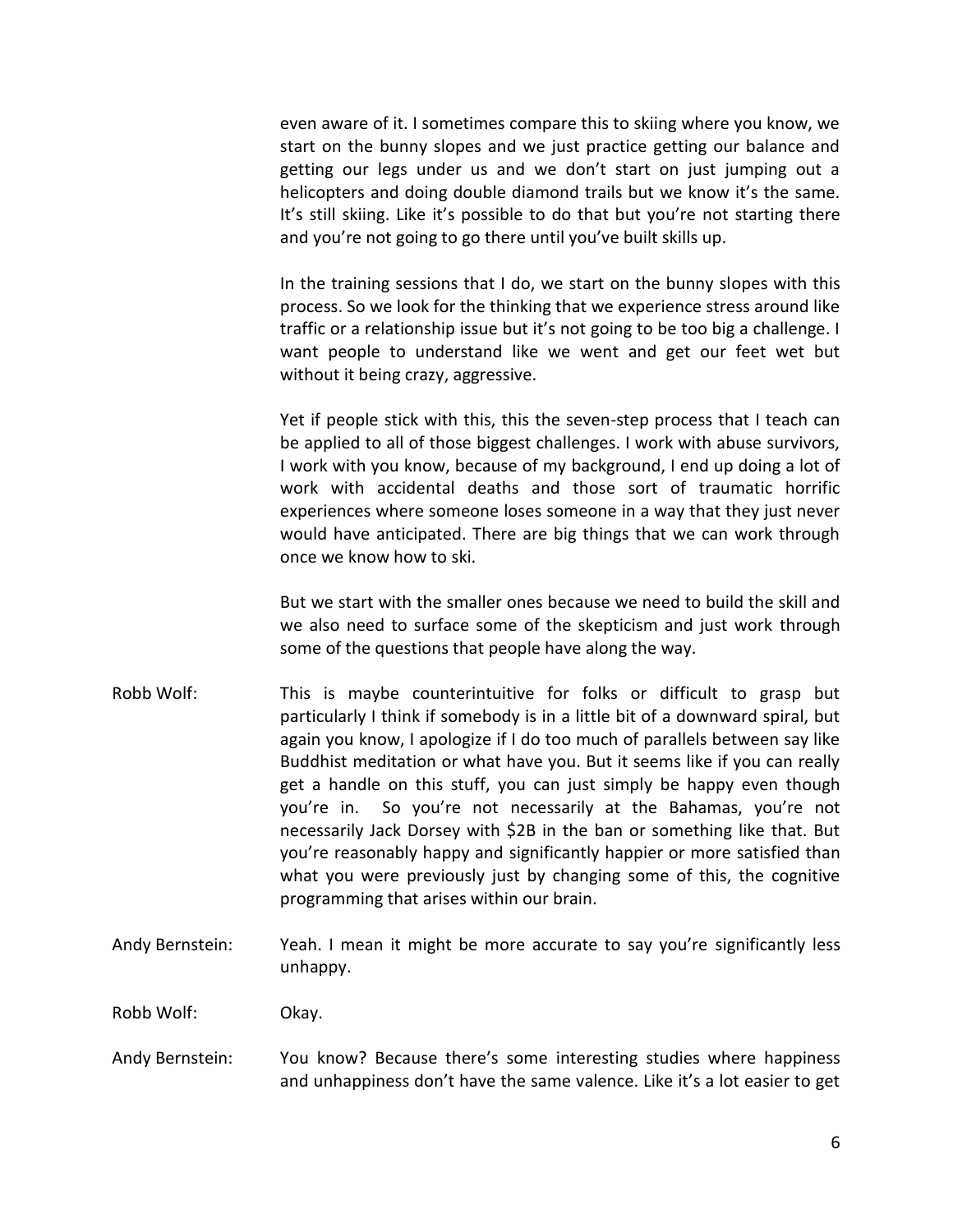upset about something and stay upset about it for a long time than it is to be happy about it and stay happy about it.

## **[0:15:14]**

Robb Wolf: Right.

Andy Bernstein: We have a negativity bias. So there's a real interesting strategic question about if we want to live a happier life do we try to increase our happiness by spending more time with our family and doing things that we love or do we want to somehow decrease our unhappiness? Positive psychology which is a pretty popular movement now is all about adding more to the positive side of the equation right? So it's spending more time with your loved ones doing the things that bring you joy and I'm completely a fan and I'm for that.

> But I think that if you really want to get more bang for your buck, learning how to find the things that drag you down that you experience stress around and that's for me a very broad term so any frustration, anger, sadness. And then finding a way to learn to think differently about it I think has could have more net value.

> But it's tricky because that whole side of this psychology space is fraught with positive thinking and all kinds of things that I don't think really work that well.

- Robb Wolf: Right, right. It seems you know, so much of what I've read and even that I've experienced that just simply trying to get people focused on just do one thing today.
- Andy Bernstein: Yeah.
- Robb Wolf: If that's go out and check the mail and come back like if you have somebody that's very depressed and then it's like that's the one goal you have today take that off the list and then you get a little dopamine response off that and you're like hey.
- Andy Bernstein: Right, right.
- Robb Wolf: I'm not a complete piece of shit. I actually checked the mail today you know. So then it's like okay tomorrow you're going to check the mail and wave to your neighbor in the process. You know, and you start building that stuff incrementally. But where so much of the self-help stuff seemed to almost ensure failure by focusing on thinking versus activity.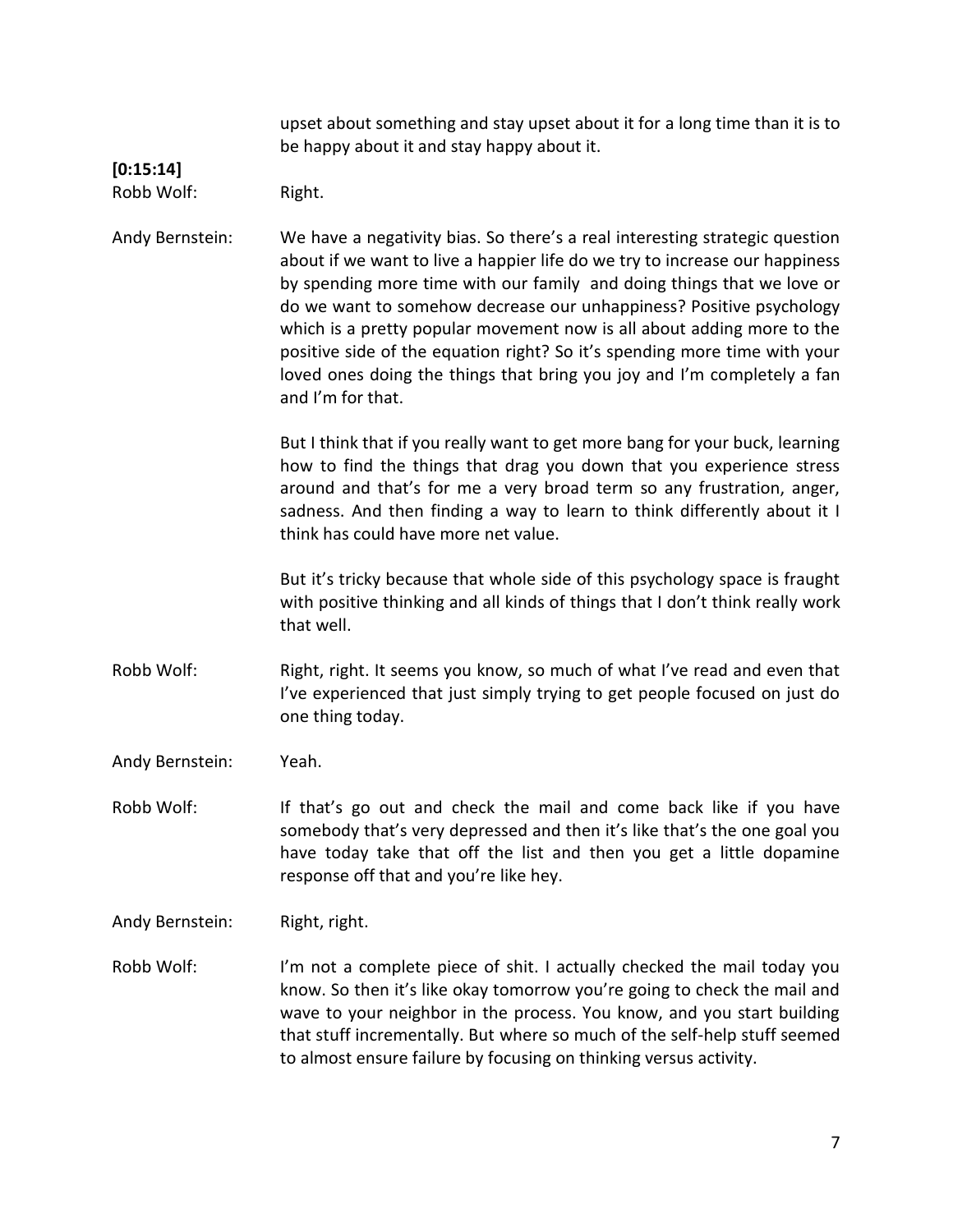- Andy Bernstein: Yeah and a lot of that research now so again I'm not a psychologist but I read a lot a bit and I work in the space as a kind of lay practitioner. The science around habit formation and many habits and how to build habits that stick, It's really interesting and there's some great books that I'm sure your listeners know of you know, Power Path that was a big best seller. There's a book I like called Mini Habits which does a good job. The author tells a story about he always wanted to make himself workout more but who has time to go work out and go to the gym for an hour? But when he told himself to just do one pushup, of course he can do one pushup. I mean who can't do you know, you can find time for one pushup.
- Robb Wolf: Right.
- Andy Bernstein: And then the next day he would be like I'm just going to do one pushup and he always told himself I'm just doing the one pushup. Now when he's down there, he's going to do five, he's going to do 10. But because he kept telling himself I'm only doing one, that habit, that mini habit was so laughably acceptable to his brain that he could keep doing it.

And you know, I travel a lot for work and I always thought I don't have time to go to the gym this morning and I would have to get up earlier and head down to the hotel gym. But if I tell myself I'm just going to go for five minutes, it actually in a funny way it's like a Trojan horse. It can kind of get in. Of course I'm there longer but I always think I'm just going to go for five minutes. So I'm a fan of a lot of the current research spelling out how to make habits a little bit easier to make stick.

But having said that I think that the behavioral side of it gets over emphasized. We spend a lot of time on behavior and external change and I think maybe not enough time on mindset and internal change. So that's where I'm focused.

Robb Wolf: Cool. So Andy, maybe we can use some – a small case study here. I'm trying to get this risk assessment program off the ground and we're getting ready to do seed funding and the last six months I have done nothing that I enjoy, I'm good at or understand. You know?

Andy Bernstein: [Laughs]

Robb Wolf: I've been reading legal documents, and you know investment disclosure things to keep out of trouble with the securities and exchange commission and all this stuff. Absolutely hate it all. Don't understand it. Totally a fish out of water. I'm theoretically nearing the end of that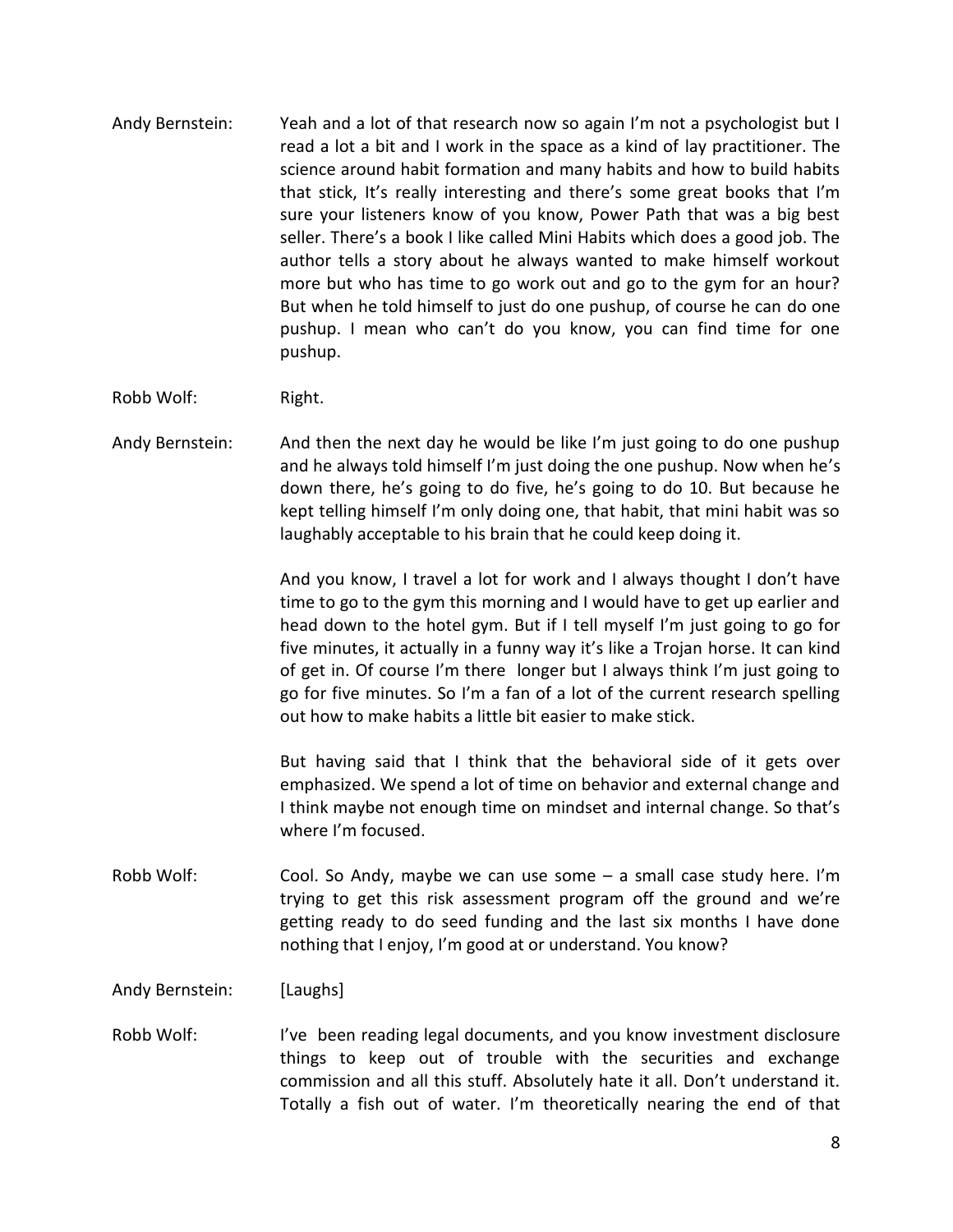process but how could I have enjoyed that process more and to the degree that I'm still called upon to do things that I don't know a lot about and I'm not good at. So I internalize as being stressful or perhaps what is it that I'm doing to myself that makes that stressful?

- Andy Bernstein: Well I probably need to probe a little bit more but --
- Robb Wolf: Well probe away if you want.
- Andy Bernstein: Yeah. Yeah. So are you having a thought like I shouldn't have to do this? Like somebody else should be doing this for me? You know, I've got more important things to do in my time?
- Robb Wolf: No. My thought is I have no fucking idea what I'm doing and I can't believe anybody believes that I am qualified to be doing any of this so. [Laughs] That's some of it you know,?

**[0:20:02]**

- Andy Bernstein: Can you like have someone else do that and then just report to you and tell you this is what this is what this is about and get input from you or do you have to be the one who's actually plowing through it?
- Robb Wolf: A lot of this stuff it just falls on me because I have farmed out as much as I can but some of this stuff I've just got to do.
- Andy Bernstein: Yeah.
- Robb Wolf: Myself yeah.
- Andy Bernstein: Yeah. So I mean I think so maybe I should back up and just talk a little bit about how the process I teach works. Because then that will make more sense or the answer make more sense.

Robb Wolf: Okay.

Andy Bernstein: also I'll circle back to something that I just sort of dropped a little bomb and didn't really flesh out. so when I say that there's no such thing as a stressor or if stress doesn't come from what's going on in your life, it comes from your thoughts about what's going on in your life , and that' means there's no such thing as a stressor, a very simple way to prove that to yourself is to think about how stress works. So if we all go out in the rain, we're all going to get wet. Because rain is a legitimate external circumstance.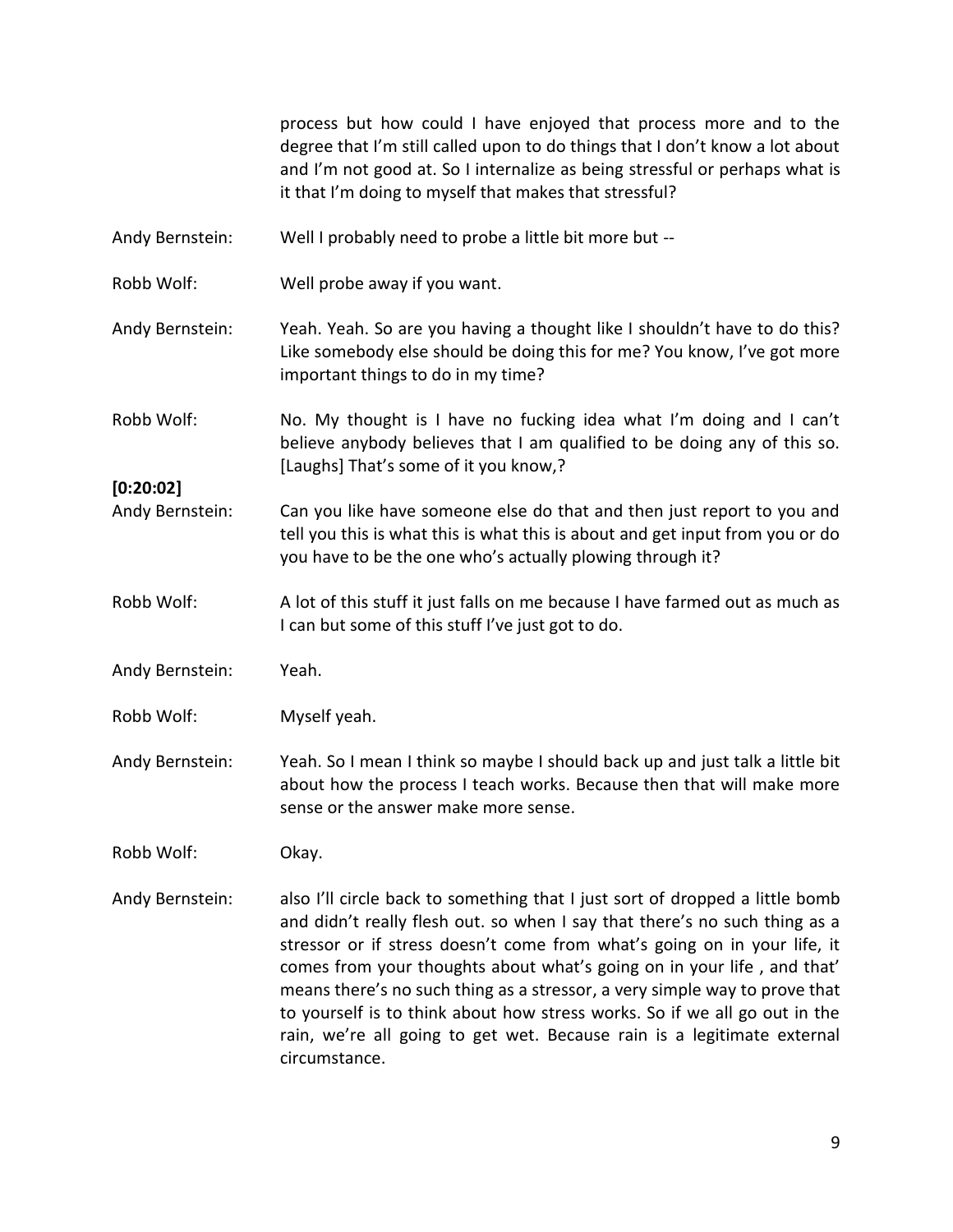If we all go into traffic, we're not all going to experience stress. Some people will but some people won't. Some people will listen to a podcast, like this one, some people will make a phone call or listen to music. They're always going to be kids in the backseat playing games somewhere. So you can't say that traffic works like rain and yet if you look at how the world talks about traffic or moving or getting married or getting divorced, we call these stressful life events. We say that they're stressors and yet they're not. they're not inherently stress producing.

If you have a thought like there shouldn't be so much traffic, then you will experience stress. If you don't have that thought, you can sit in traffic all day long and not experience stress. So that's why I say there are no stressors. That stress is always a function of your thinking and not your circumstances. It doesn't mean that we don't face some really challenging circumstances we do. But you know, I've worked with emergency room physicians. Doc Parsely and I were talking about Navy Seals at Paleo FX this year, there are people and circumstances that the world would say are inherently stress producing who don't experience stress. Navy seals don't experience stress because they're trained and they think differently. ER docs think differently.

So when I talk to people about stress, stress is real but this idea of stressors I think has to die. Because it confines us to thinking about our emotional reactions as driven from the outside in and it blocks us from getting smarter about figuring out what's going on in my thoughts if I'm angry at my wife. What am I thinking that's should be different, that's producing the stress.

So in the scenario that you described, you would have to maybe take a look at what am I thinking while I'm reading these things that's producing stress for me? If I'm thinking I should understand this better, it sounds like you're not thing someone else should be reading this for me.

- Robb Wolf: Yeah. How about this is so boring and I understand so little of it that I--
- Andy Bernstein: Yeah.
- Robb Wolf: [Laughs] Yeah, yeah, yeah.

Andy Bernstein: Yeah. Well so but people read boring things that they understand little off without the stress right?

Robb Wolf: Right.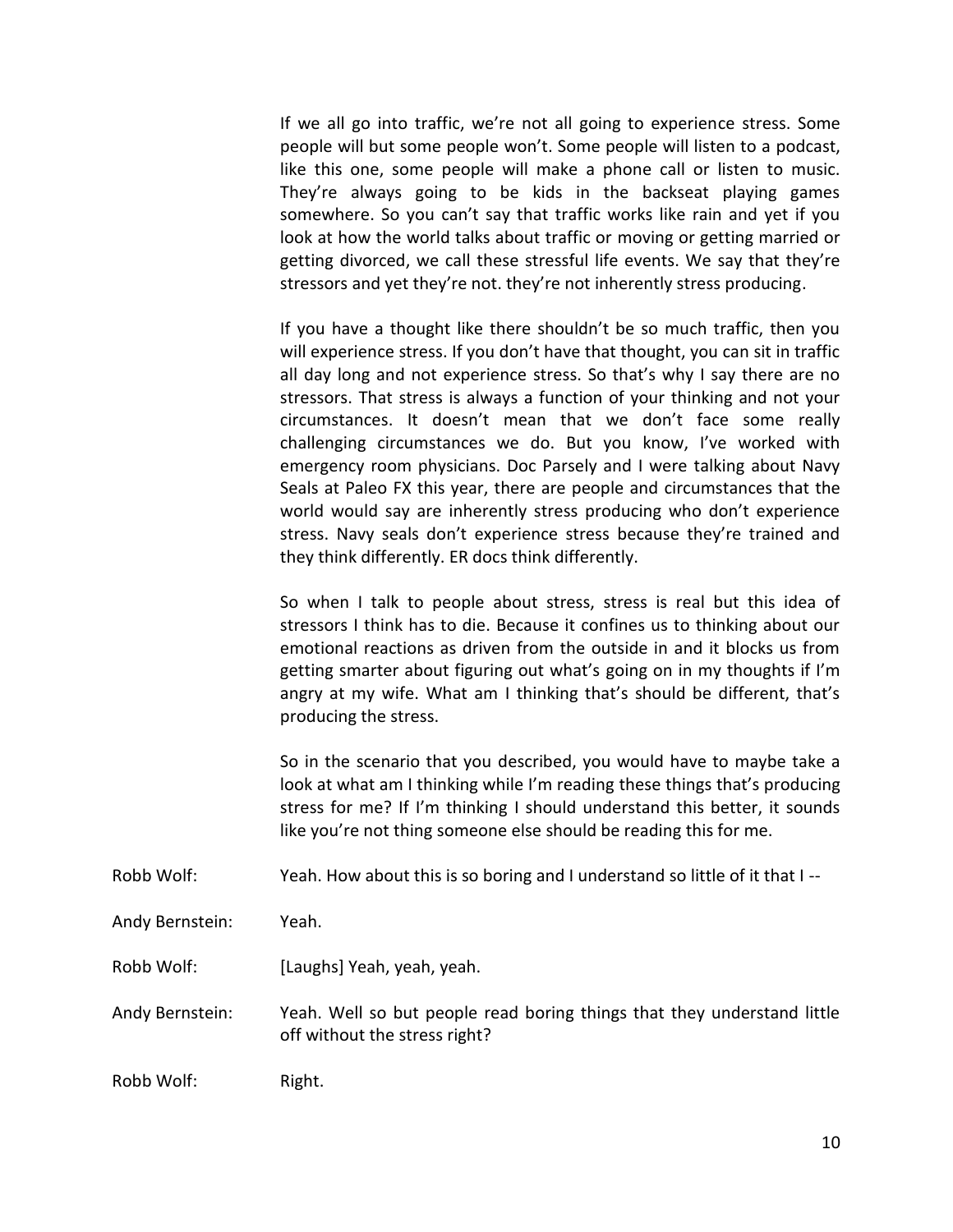| Andy Bernstein: | They're just bored.                                                                                                                                                                                                                                                   |
|-----------------|-----------------------------------------------------------------------------------------------------------------------------------------------------------------------------------------------------------------------------------------------------------------------|
| Robb Wolf:      | Right.                                                                                                                                                                                                                                                                |
| Andy Bernstein: | Until you have a thought like this is boring I shouldn't have to read it or<br>people shouldn't expect me to understand this. There's some stress is<br>always a kind of friction between our reality and our thoughts about how<br>that reality should be different. |
| Robb Wolf:      | Do you think it's orientation towards wanting to $-$ the time element. So<br>like I'm really anxious to get this thing going so I'm like ma I wish this shit<br>with Don.                                                                                             |
| Andy Bernstein: | Yeah.                                                                                                                                                                                                                                                                 |
| Robb Wolf:      | So that's probably like the you know, I wish it was done but it's not and<br>I've got to get through it. So I just need to let go of the fact that it's not<br>done and I just need to get through it to get done.                                                    |
| Andy Bernstein: | Well so I'm not a fan of letting go.                                                                                                                                                                                                                                  |
| Robb Wolf:      | Okay, okay.                                                                                                                                                                                                                                                           |
| Andy Bernstein: | I don't think that works. I think that you could if you just recognize that<br>this is on your plate you can't delegate it it's yours then you just put it on<br>your calendar and say I've got to spend an hour today or three hours<br>today plowing through it.    |
| Robb Wolf:      | When I say let go I mean let go of the expectation that the thing should<br>have been done. Like it's not --                                                                                                                                                          |
| Andy Bernstein: | Yeah.                                                                                                                                                                                                                                                                 |
| Robb Wolf:      | -- and I've just got to get through it and there's no way to alter that other<br>than getting through the process.                                                                                                                                                    |
| Andy Bernstein: | Okay. Yeah.                                                                                                                                                                                                                                                           |
| Robb Wolf:      | Yeah.                                                                                                                                                                                                                                                                 |
| Andy Bernstein: | I still don't think that letting go happens.                                                                                                                                                                                                                          |
| Robb Wolf:      | Okay. Okay, okay.                                                                                                                                                                                                                                                     |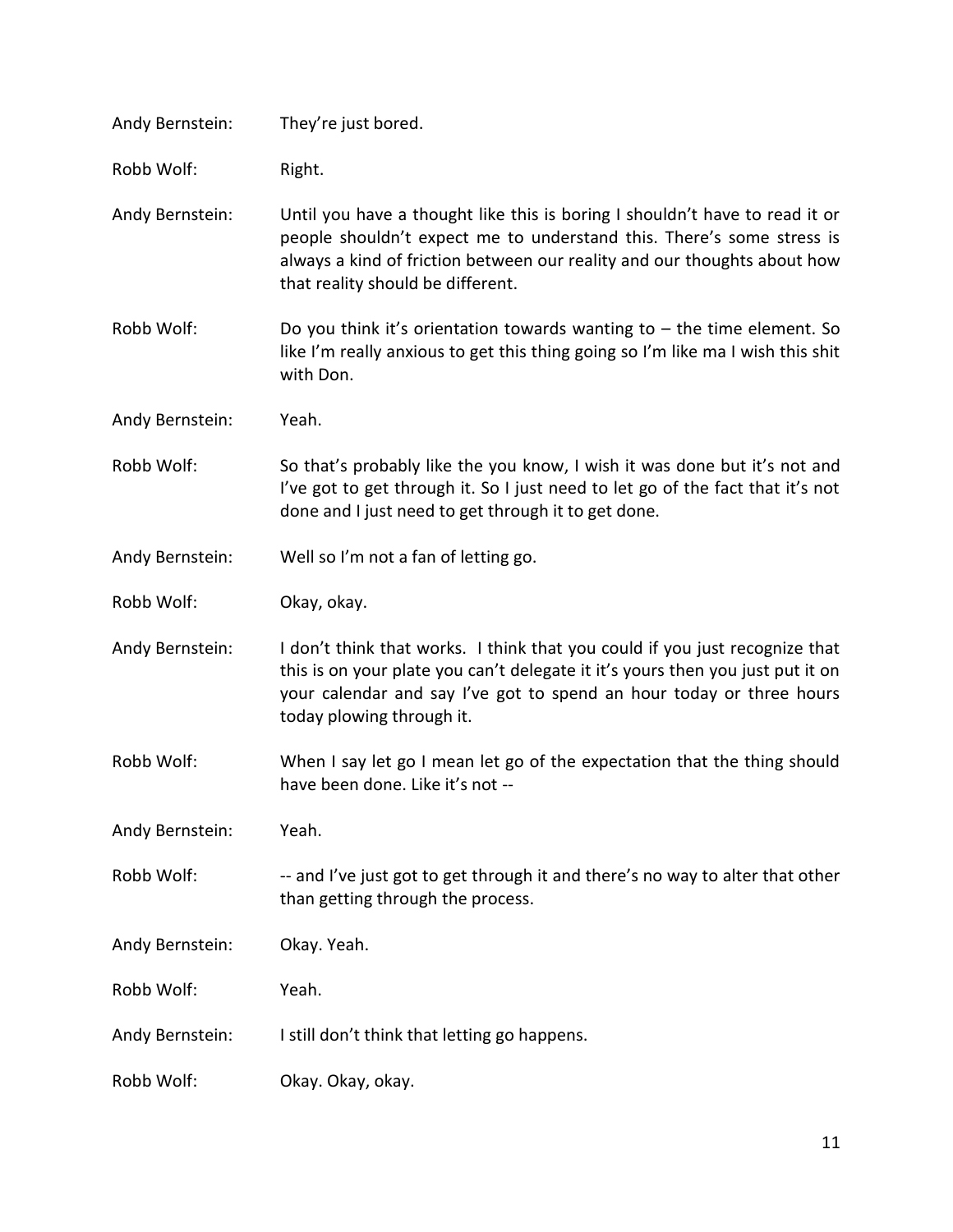Andy Bernstein: NO. So I think letting go it happens but it doesn't happen through choice.

Robb Wolf: Okay.

Andy Bernstein: It happens when we realize that what we thought was true is not true. So like if I think someone else should be doing this for me and then I realize that's not true. Like there's no one else to do this for me. I'm going to be the one who does this. That kind of letting go happens but it's not through my decision. It's just because I've realized that that idea that someone else should be doing this for me isn't true. So it doesn't stick.

Robb Wolf: Right.

Andy Bernstein: So I think what I'm interested in doing is helping people identify their stressful thinking and then challenge it so they can see that it's actually not true because that's the thing that matters. It's not choice or willpower or desirability. The thing that make stuff stick or not stick is how true you think it is. If you think you shouldn't –there shouldn't be so much traffic, that's going to stick. When you realize in reality there should be so much traffic at this time because I live in a very populated area we all drive at the same times. You know, I live far from work.

**[0:25:17]**

Like when you see that you no longer think to yourself you can't that belief there shouldn't be so much traffic won't stick when you really see it. So then we wanted them to extend or to extrapolate from that to the areas that of our lives where we're still stressed out about our workload or whatever else it is.

Robb Wolf: Interesting. Okay. Okay. I'm still that's interesting. Because I – well maybe that's why I still struggle with it. But you know, for me it definitely seems to be this time criticality piece where I'm just like man I've been working on this a long time, I want it to be done, this is  $a - y$ ou know, what a thought that pops up oftentimes is I definitely I have this internal kind of dialogue where damn I don't really understand this stuff, I'll get through it If the attorneys will explain it to me but my time could be way better spent generating some original content or something like that. I guess.

Andy Bernstein: Yeah.

Robb Wolf: Is that a pitfall that I'm throwing myself into?

Andy Bernstein: Well if you aren't spending your time the way that you think you're supposed to be spending your time, then thinking that you're supposed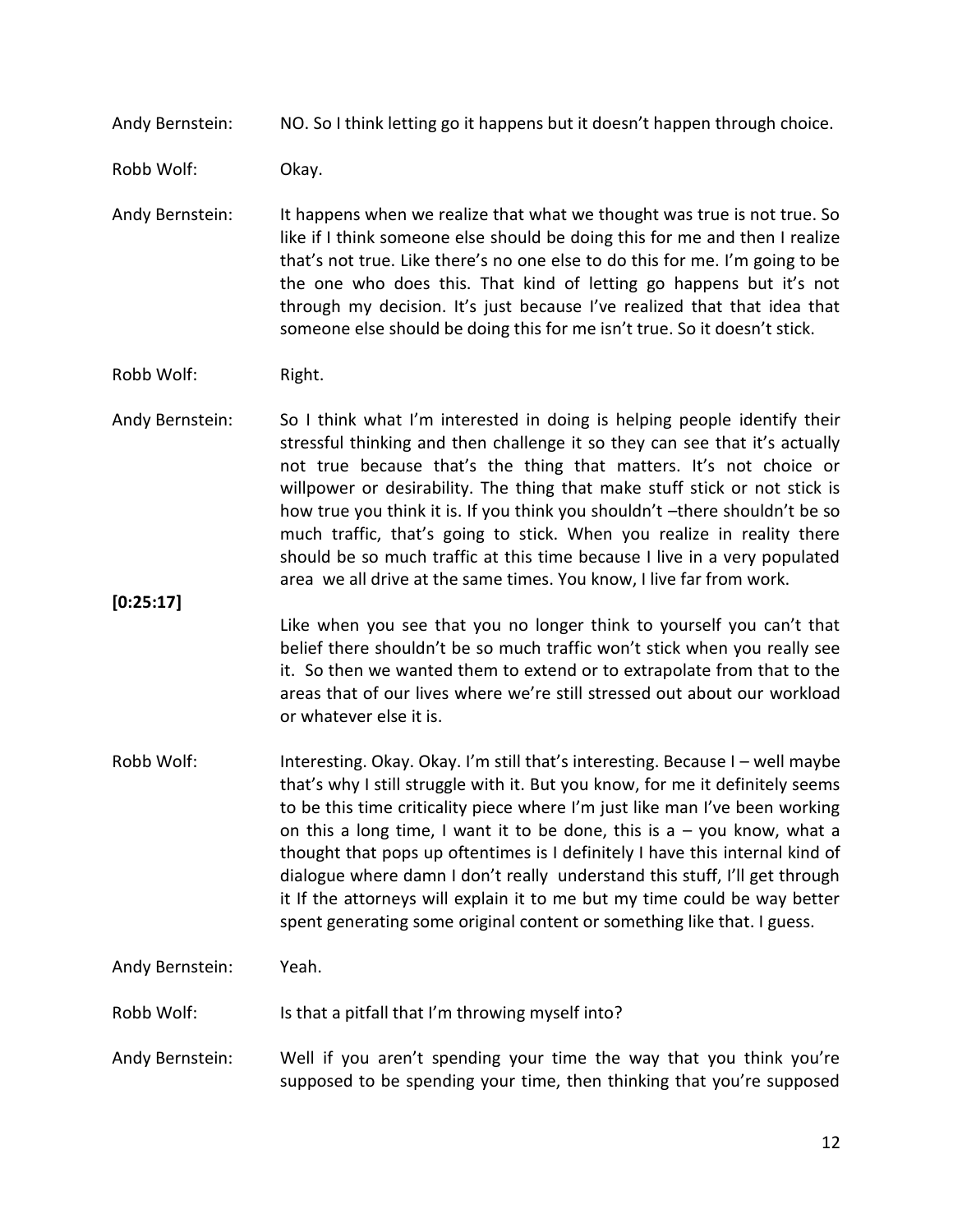to be spending your time that way is  $-1$  mean this could sound a little aggressive but it's a delusion right?

Robb Wolf: yeah. Yeah.

- Andy Bernstein: Right, yeah. So and that's a funny thing about stress. Whenever we experience stress, we are delusional. Like there's something in our thoughts that think well reality shouldn't be like this. You know, I shouldn't have to do this. I should be writing --
- Robb Wolf: No when you were describing like the traffic deal and everything I was like I've had a few crazy girlfriends that literally would be like they're just shouldn't be this much traffic. And you're like we live in LA and there are like 18M people in like a square mile. Like how could you not.
- Andy Bernstein: Yeah.
- Robb Wolf: And literally though they're just like they just can't... It's you know, so --
- Andy Bernstein: So that Robb, that is the key.

Robb Wolf:  $\qquad \qquad$  - the disillusion. Okay.

- Andy Bernstein: That is the key right there. [Laughs] So when your ex-girlfriend thinks there shouldn't be so much traffic and you realize that you live in LA that's the difference between stress and no stress.
- Robb Wolf: Okay.
- Andy Bernstein: Like that insight stress is a reflection of a lack of insight. If you have that insight we live in LA there's you know, millions of people living within like on city block then you no longer think there shouldn't be so much traffic, you're still in traffic but you're in traffic without the stress. So that's let's say that's a beginner topic. You then want to work your way up to a more challenging topic like my kids should listen to me or my partner should appreciate me more. And then when you see why that's not true at a single point in time, my kids in reality shouldn't listen to me at this time because they're very young. They don't have the attention span. You know, they don't understand the consequences. Like all that stuff then you have the insight there and when your kinds don't listen to you, you don't get stressed out. You just speak with them and try and help them learn that skill.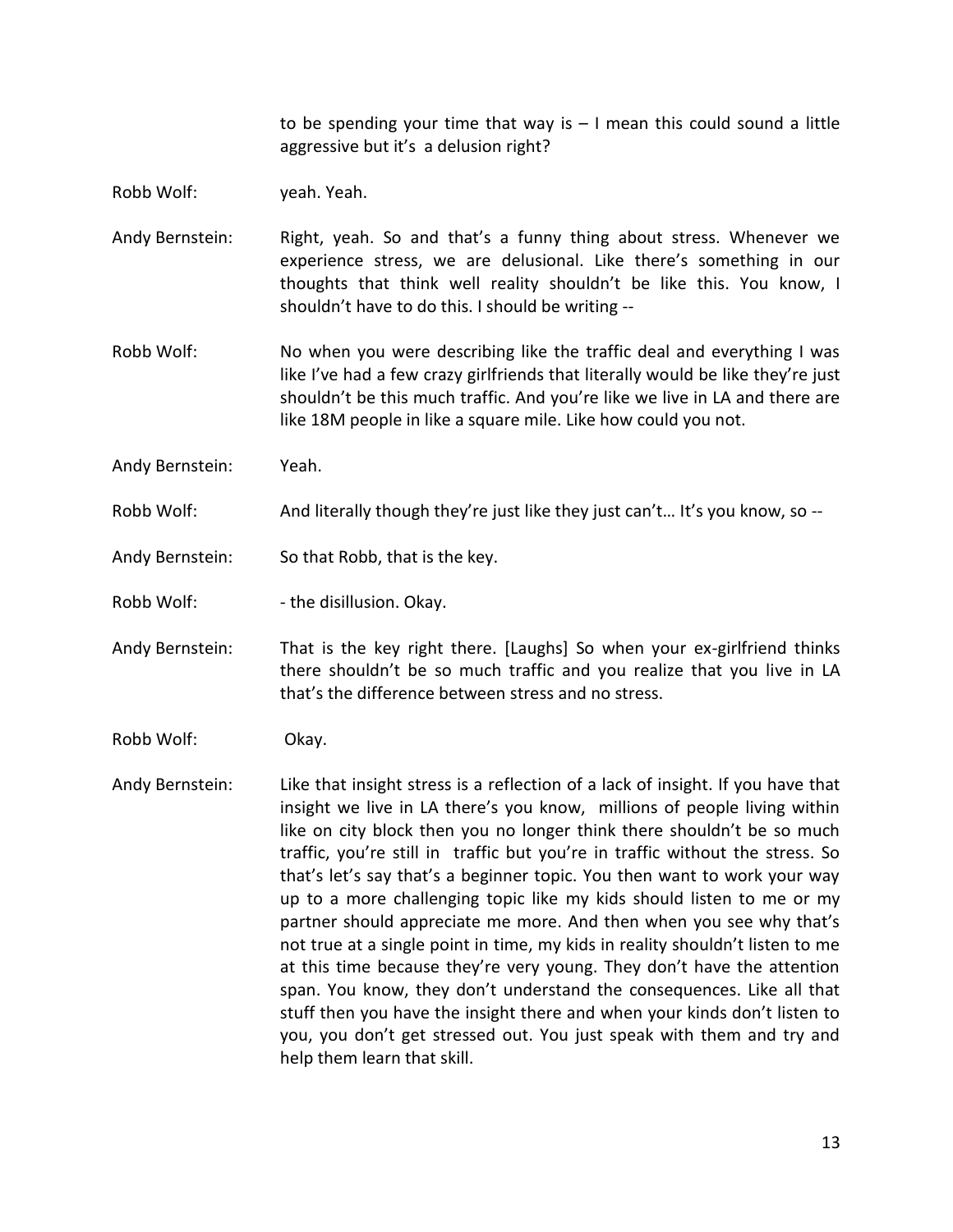And the so that's maybe a green you know, in ski parlance that might be like a big inner trail right?

- Robb Wolf: Uh-hum. Uh-hum.
- Andy Bernstein: And then you work your way doing inner media. So then you've got to work on well I shouldn't have to read I shouldn't have to do this work, this legal work. I hate it. And then you look at why in reality you should have to do this at this time because you know, you can't delegate it and you feel like it's important for you to understand this personally whatever it is. But as your mind moves from insight to insight you start seeing reality across these domains more clearly and even though we still have challenges, that doesn't change. We no longer experience I mean initially we experience less stress. As we get clearer, we don't experience stress anymore. We just have these challenges.
- Robb Wolf: So what if --

Andy Bernstein: And the energy that we have been wasting gets recovered.

- Robb Wolf: It's recovered and it's not further away. What if some of my you know, noodling on this, some of my anxiety around this stuff is just that despite the best efforts of the lawyers that we're paying enormous sums of money to help me figure this stuff out and get through it, somehow my idiocy is going to sneak through the cracks and undermine the success neighborhoods even though I've got an amazing team you know, from my cofounders on out to our legal support and all that, it's somehow despite their best effort at saving me from myself I'll be such an idiot that I screw this thing up. I mean that that's some of it too which is fear of failure.
- Andy Bernstein: Yeah. Yeah. I think that so that would be probably a black diamond.
- Robb Wolf: Okay, okay, okay. Like fear of failure is black diamond, okay, okay.
- Andy Bernstein: No because it ties into stuff that I'm not Freudian. I mean I'm definitely note Freudian but I think that there's validity and that some of these beliefs came along when we were very little.

Robb Wolf: Uh-hum.

Andy Bernstein: Some of this stuff is just it's hard to chalet. Because it's one thing to get honest about okay I can see why there should be so much traffic in LA like I get the infrastructure. I can see that.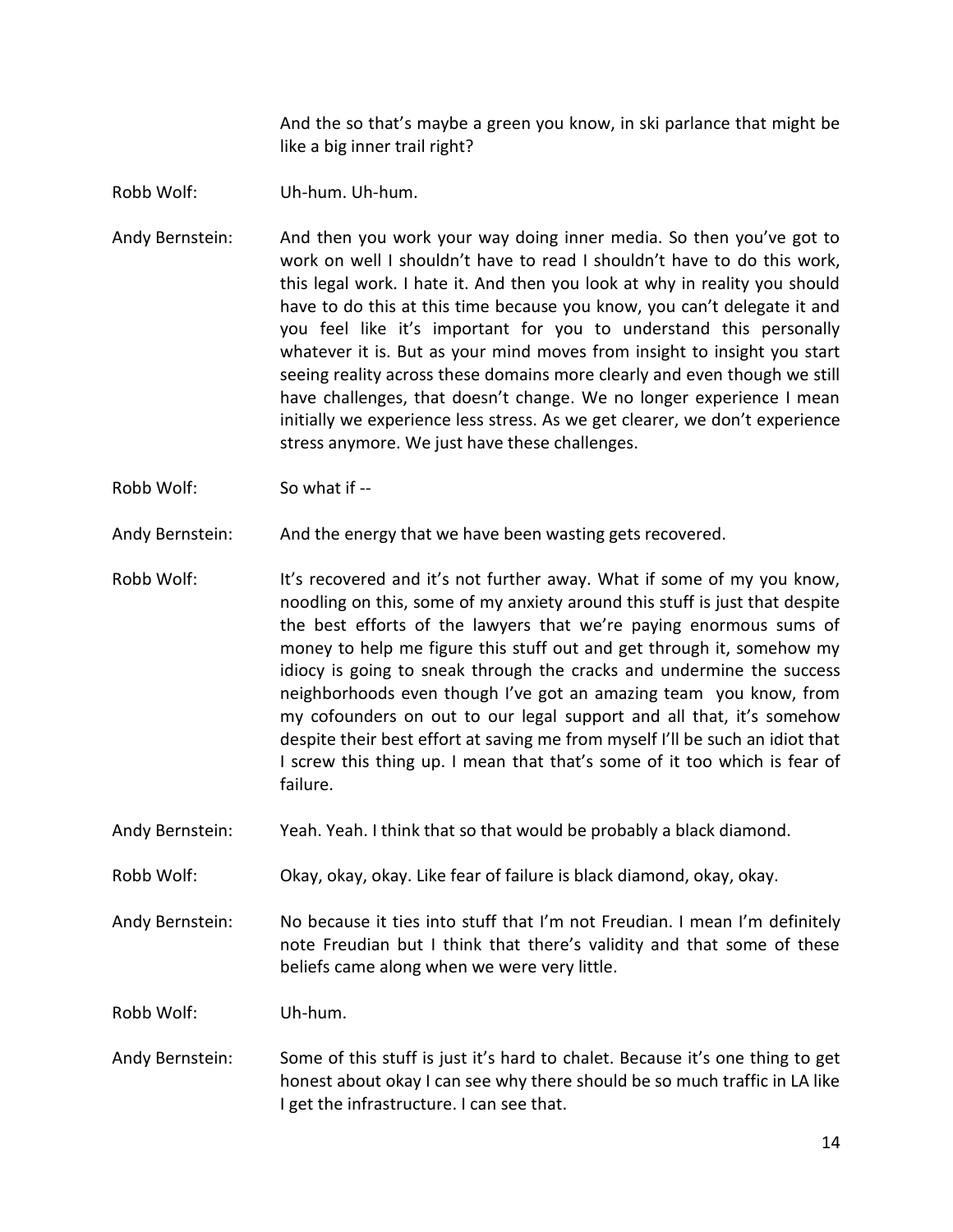#### **[0:30:00]**

But I can see why failing could be good for me or how I'm taking this on and doing more than I feel comfortable with is going to actually be in my best interest and for other people's best interest like some of these challenges strike us a at a deeper level and threaten our sense of self and security. I think that they are skiable to keep with that metaphor but they require probably more time in a little bit more of a build up with thief skills.

- Robb Wolf: Okay. Okay. That makes sense.
- Andy Bernstein: You know, so yeah it's like I mean some of the same like the stuff I mentioned earlier about sexual abuse or you know, coming back for more like there's real or losing, losing anything that you care about whether it's a cross fit games or not doing well in the test. Like there's stuff that we get very emotionally connected to and I don't chase ambulances with this process that I teach because I think that people need a little bit of time to kind of get over certain things and they also need to build up skills. You don't just like run out and squat 700 pounds. You got to build up skills you know, and most of us don't even realize that's what's going on when we experience stress that we're missing a skill.
- Robb Wolf: Interesting. Interesting. No that helps incredibly you know,.

Andy Bernstein: You might squat 700 pounds. [Laughs]

- Robb Wolf: Well you know, I squatted almost 600 pounds one time but it was a four year process and I had two world champion expert coaches get me to that spot. So yeah. Yeah.
- Andy Bernstein: I think what I like about the people I've met so I've taught this to a lot of the crossfit HQ trainers and the crossfit games champions and competitors. I just did some crossfit stuff recently with a bunch of teenagers at a box in Michigan. I like so because I'm trying to take the whole approach to stress out of the biological space and put it in the training space, I like that people who have a background in health and fitness and particularly athletes like they get that. They get that they're not going to just run and squat 600 pounds day 1. You're going to have to train and yet somehow we think we're going to master raising kids and building a business and dealing with the challenges of modern life.

We haven't been trained at any of that. We don't have any of those skills. So we have to start building that and reeducating ourselves and I think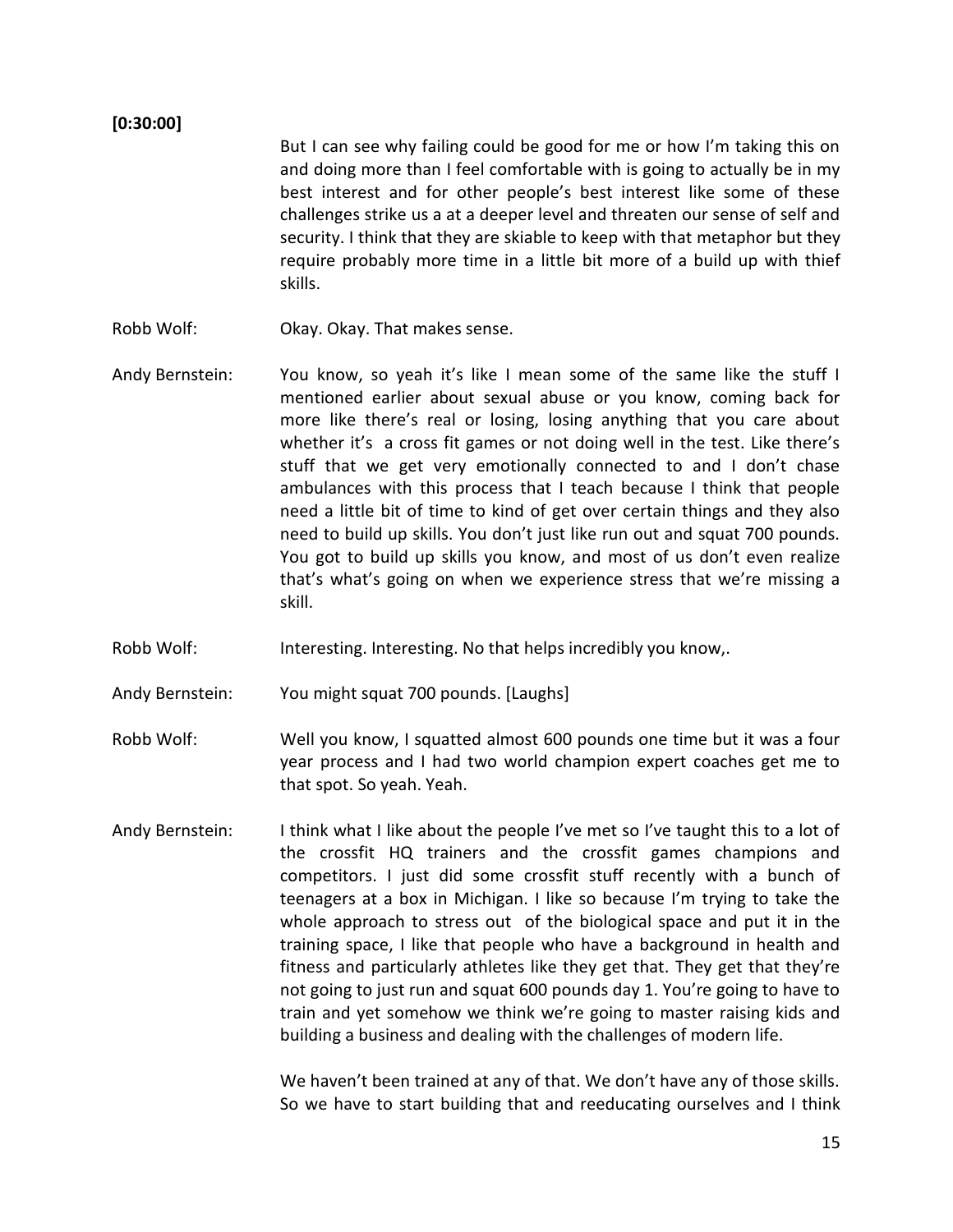just the first part is challenging the idea that stressors that our stress is externally produced and then when we get it that it's coming from something out of our thoughts, that opens a door to building this new skillset.

- Robb Wolf: interesting. So I mean do you use that as just kind of even a little bit of almost mantra type deal? You know, it's like my stress is an internal process and not an external process and I can have control over it. Like how do you start moving people through that mastery?
- Andy Bernstein: So the first part, the foundation is just helping people understand how this myth got built. So this idea that stress comes from stressors was built in the middle of the  $20<sup>th</sup>$  century by this guy Hans Selye who is an oncologist working with rats. So I start off by helping people see how he built that myth. The experiments that he did with rats his interpretation and then why that's wrong.

All of that by the way so I teach that in my live workshops but it's also online free at my website. so I'll do one plug, resilienceacademy.com. Because I wanted to get that out. I want people to like we start. That's not I'm not charging you tot el you here's the truth about stress. I want that to be the base that we begin on and then once you get that I introduce the seven step process. So it's called active insight and it's just seven steps done on a guided worksheet. We started on the bunny slopes and I show you how to apply that to a relationship challenge.

In particular they should see it my way. So I ask you to think of someone in your life who you think should see things your way and then I coach you through applying these seven steps to that topic and that's all free too, the resilience academy. And then so if someone gets it then they can go further and there are training modules for relationships and work life balance and building a business and all sorts of things. If they don't get it and they're determined to continue believing that their stress is coming from the outside and it's other people's faults, then that's fine. You know, I'm not trying to pry open locked doors.

There are I think enough people part of what I love about the paleo space is that it's a community of people who have already challenged dogma and so like they've kind of they're sort of more likely to opt in and be open minded enough to hear this.

You know, you've already challenged the dogma about the standard American diet, and you understand how to think differently about food choices and exercise and movement and sleep then you're probably –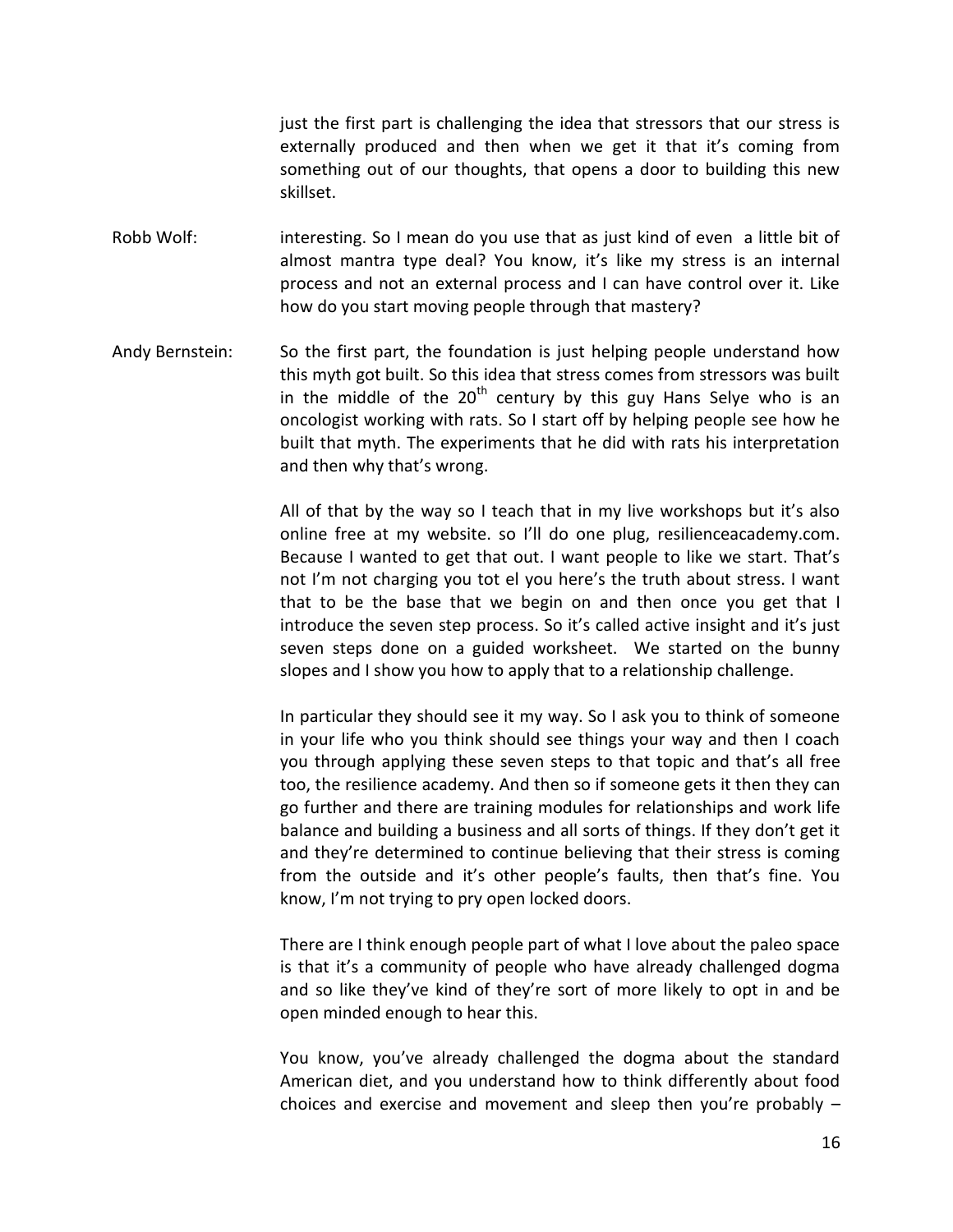you've probably got what it takes to think differently about stress and dealing with challenges in life too.

Robb Wolf: Absolutely yeah that's a good lunatic fringe group.

Andy Bernstein: Right.

Robb Wolf: You get some buy in from yeah.

Andy Bernstein: Yeah.

**[0:35:03]**

Robb Wolf: Nice. So you know, I'm curious how does someone apply this to weight loss let's say? Because you know, which usually the implication there is over eating like I've been noodling a lot on kind of again the evolutionary biology of our eating situation like optimum foraging strategy and the hyper palatable foods and all this stuff. Part of what I've been looking at is that if you are not fat, sick broken and diabetic you're actually screwing up from like an evolutionary biology standpoint. Because we're actually wired to eat as much as we can and do as little as possible. So if you're doing something counter to that you're actually doing something very different than what most of our evolutionary history is kind of wired us up for.

> So many of the things that sell easily whether it's booze or nicotine or caffeine or hookers or whatever it is it kind of plays to that kind of hedonistic dopamine driven part of the brain. How does mitigating stress feed into helping you or your perception of stress, how does that help you improve your dietary practice?

Andy Bernstein: If you look at why, most people don't have a real hard time figuring out what they should be doing differently, right? Like starting with diet is an art and figuring out what you're supposed to stop eating or start eating isn't really the hear part. We'll see this so it's now what –beginning of November? We'll see this in January when everyone around the world starts making their New Year's resolutions and it works for a few weeks right? So like we know what to do it's just that we get derailed by the thoughts that we have about the rest of our lives either about our rate or progress or you know, we're doing fine with our new paleo regimen but we get stressed out at work or our relationship breaks up or we've got financial concerns. And as we currently –kind of cross a stress threshold, and that's when I think are prone to some sort of behavior that works against us. So we have no problem adopting helpful behaviors when we're below that threshold but once we've got issue with our mother and our money and our kids and our boss then like I'm just going to run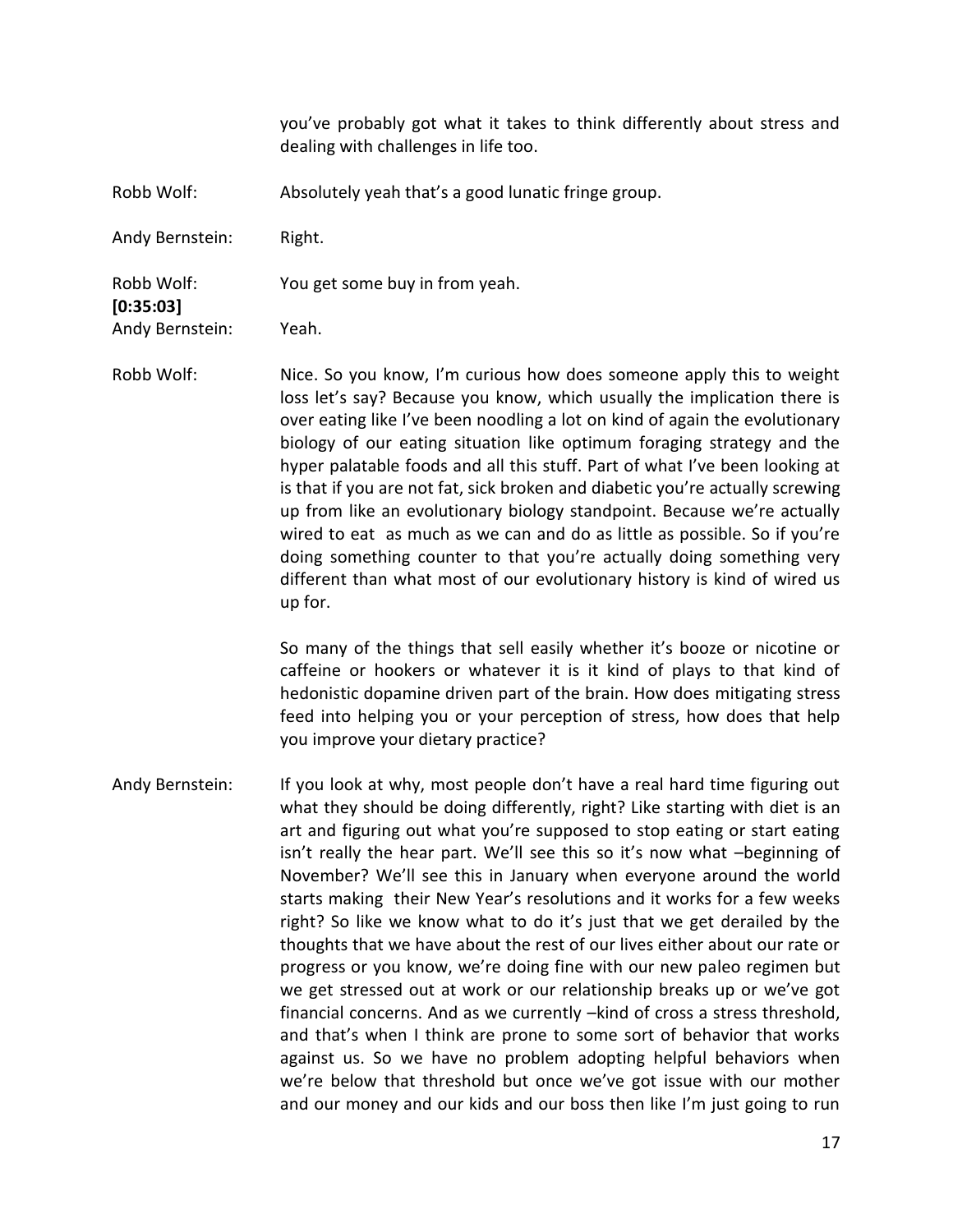to the freezer. I'm going to have a pizza and follow it up with some ice cream and a beer because I'm feeling it and I think part of why we're feeling it is the hormonal changes internally and the ways in which carbs can satisfy or you know, those swings draw us towards carbs and other foods sugars.

So I like to help I would want to help people stay below that threshold. If you want to say fit and keep making the smart choices whatever those are, then let's look at the stuff you're thinking about your parents and your money and your coworkers and politicians and the economy and the environment because if we can work through that stuff strangely it keeps you below that threshold and you have a much easier time sticking to whatever the regimen is.

There's a story in the myth of stress about a woman her whole life she thought she should weigh less. That was her mantra. She thought that was motivator. But I mean it is in a way. I should weigh less motivate a lot of shame and self-judgment and poor food choices. When she went through this process and she challenged some of her thoughts about her body it completely it blew her mind. It completely changed the way she thought about her body and as a result she started making very different – she felt different emotionally. She started making very different choices. We weren't targeting behavioral change. Behavioral change is just the outgrowth of an internal change.

So I think that we want to focus on if you want to stay fit let's talk about your relationship. Let's talk about your relationship. Let's talk about your concerns about success and your past and your future because that's what gets in the way.

- Robb Wolf: What do you feel like is there a genre of change that's harder that something else? You know, I'm going to venture a guess that maybe figuring out how to not be stressed out by traffic or even this feels like it could get into some phobia type stuff like fear of getting on an airplane and some stuff like that. I feel like this might have some reasonably ready success there. Where are the areas that this is both very immediately successful and also some areas where it's like okay this is black diamond like right out of the gate?
- Andy Bernstein: Yeah. I think so it's easier in my experience for people to have insights and see things differently when they're looking outward, when they're focusing on someone else.

Robb Wolf: Uh-hum.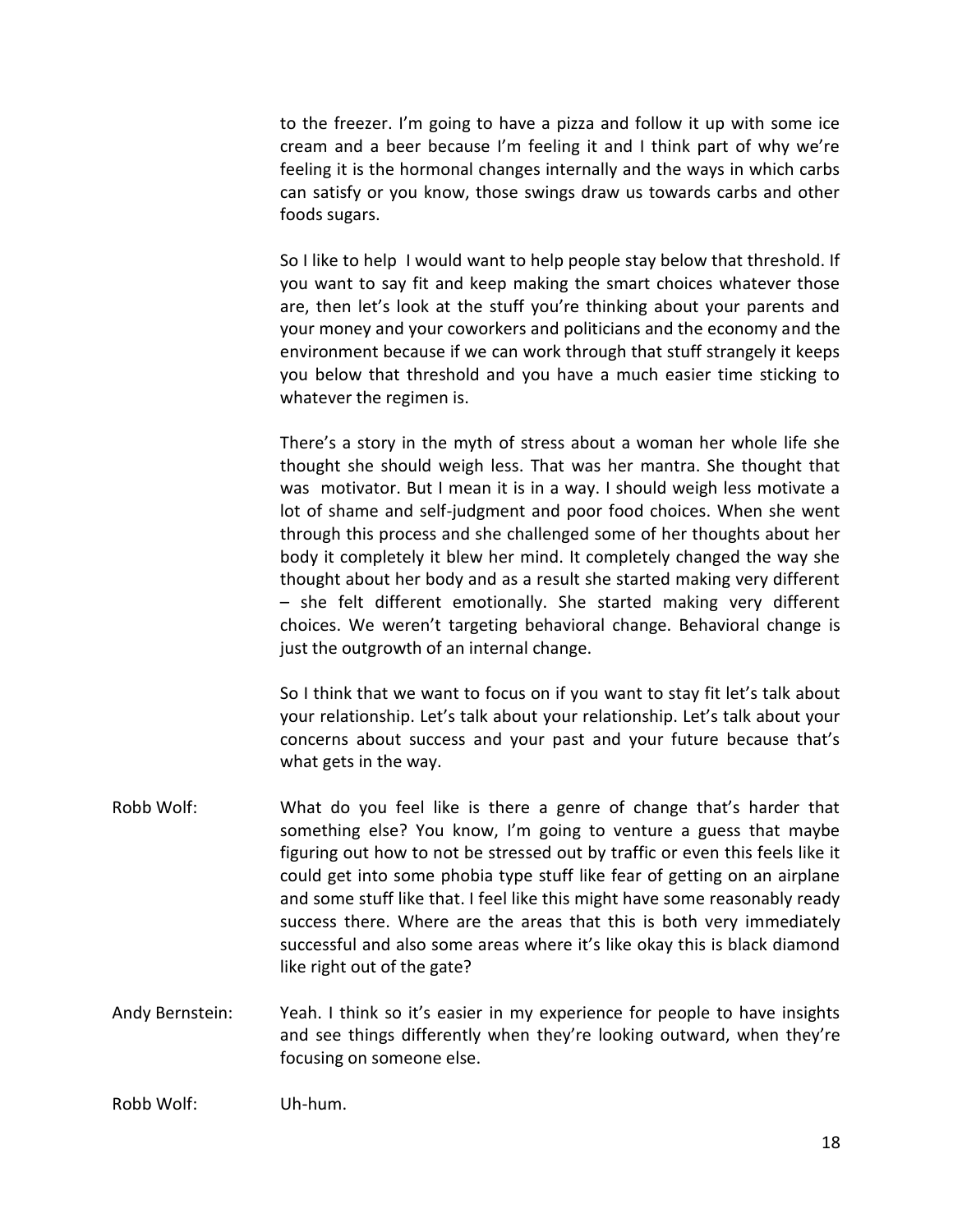- Andy Bernstein: So relationship challenges are really good. If you hate your boss, if you're annoyed with your romantic partner or business partner, if there's someone in your life who you think shouldn't act the way that they're acting. As powerful as those can be, I mean they're strong, they can be strong, negative, long lasting experiences but those are actually fairly beginner level topics for this process because it's a little bit like we're wearing corrective lenses and your vision just snaps clear and you see them.
- **[0:40:25]**

It's a little harder when we're working on ourselves and I find there's more resistance to challenging some of the self-judgments that people have successfully. So for me those are more advanced. And then categorically you know, some of these things like the death of a loved one or a friend or cancer some of the sexual abuse, incest, you know, some of that work and I would say also religion, sexuality, I mean there are some things in different parts of the country that people take much more strongly than in some of the major cities. But it's really a function of perceived validity, or strength of belief more than of any kind of external measurement and it varies. But I would say there are some things that most of us have strong beliefs about like death and so those become more advanced.

- Robb Wolf: Okay, that makes sense. That make sense. Andy, where can folks track you down? Like your book is The Myth of Stress, where can they track you down on the inter webs?
- Andy Bernstein: So resilienceacademy.com is my main online residence and I'm always thinking I'm going to have this new and fancy version up soon. We're actually just --

Robb Wolf: Does that cause you stress?

Andy Bernstein: **I** Just disappointment.

[Laughter]

[Laughter]

You know, I recognize my priorities in life. I've got a busy work life and a lot of travel and then a young daughter and another child on the way and it's just you know, I get it. But I started to apologize to people who have been waiting for this, but resilienceacademy.com is again free to join and I'm excited for 2016 because there's going to be an app version probably midyear and that's going to be really cool because it will be a lot more interactive and it's going to be you know, everyone is doing game stuff now but it's just going to be more fun and more engaging.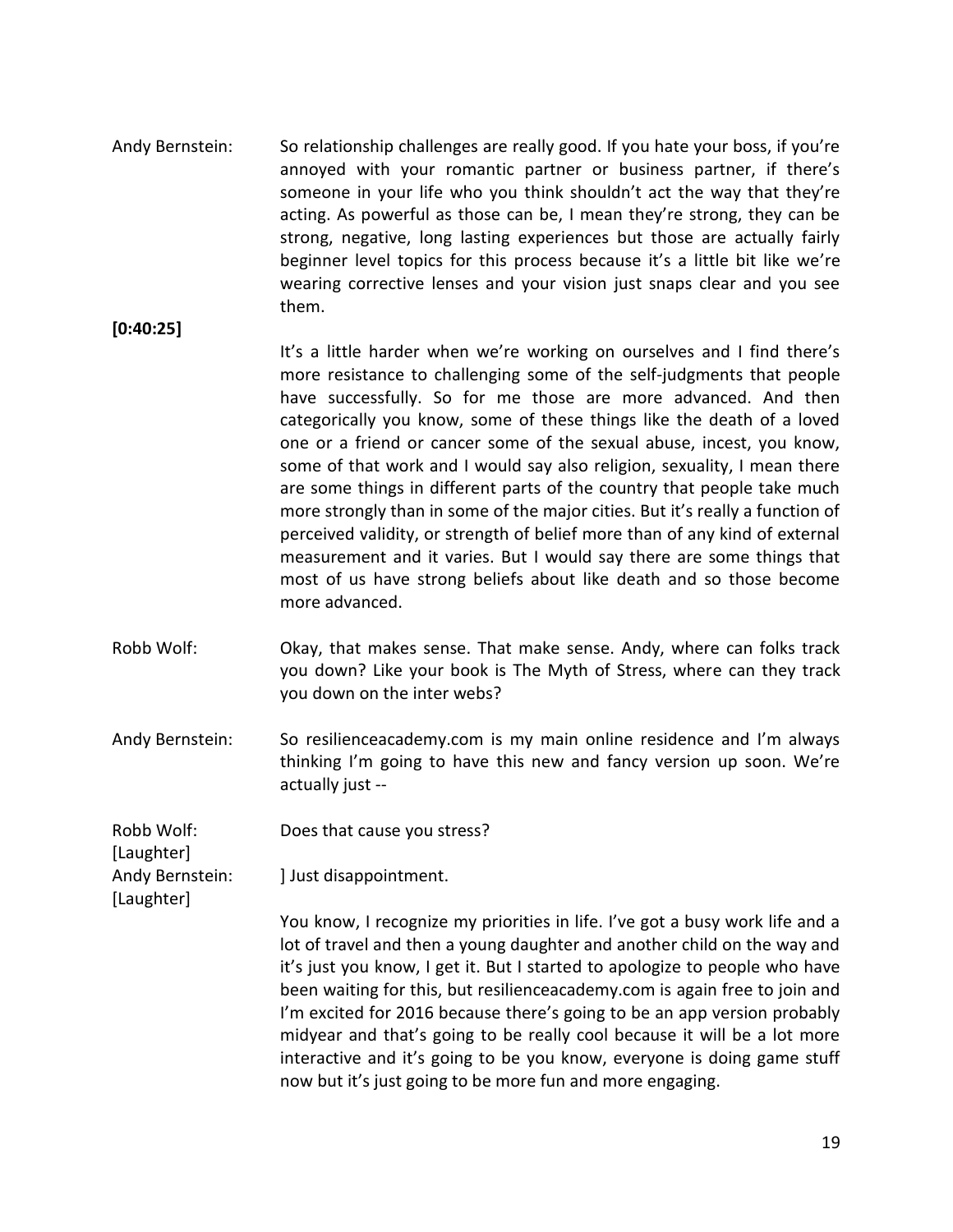So in the meantime though, people can go to Resilience Academy. I've got a Twitter account @AndrewBernstein. We've got a Facebook group for Resilience Academy . I'm really bad at that Robb, you know, like I had never checked in on that stuff.

Robb Wolf: You know, --

Andy Bernstein: If someone would have like contact me through it, I would probably tell me and I would respond. I always want to respond I just never think --

Robb Wolf: Right.

Andy Bernstein: Yeah.

- Robb Wolf: Well you know, it's funny there are people who actually do the work that they're supposed to be doing and they're the folks that hang out on social media all day so it's--
- Andy Bernstein: Man.
- Robb Wolf: It is interesting the social media scene definitely drives a lot of bandwidth and it's fascinating. This is something that's why I have some great friends who run crossfit type gyms and these folks are just chopping wood, carrying water, doing amazing programming and running great facilities and they have no online presence at all and folks know that. I think about them and --
- Andy Bernstein: Yeah.
- Robb Wolf: --- then you have these other folks that are really when you figured that they could type at like 600 words per minute they're still probably spending six hours a day online just by the volume of stuff that they put it. It's kind of like how are you coaching anybody or doing anything besides social media and selfies and all that stuff? That is a stressor for certain folks because they're like I feel if I pull away from running my day to day business to spend more time on the social media stuff that maybe the business would be bigger but I don't know that it would be better. You know, so there's some conflict there.
- Andy Bernstein: Yeah. Yeah. And I'm thinking I'm going to hire someone for next year to actually help manage it because I've learned that I'm  $-$  I'm obviously not doing it. I will call you out on using the word stressor though Robb. There are no stressors.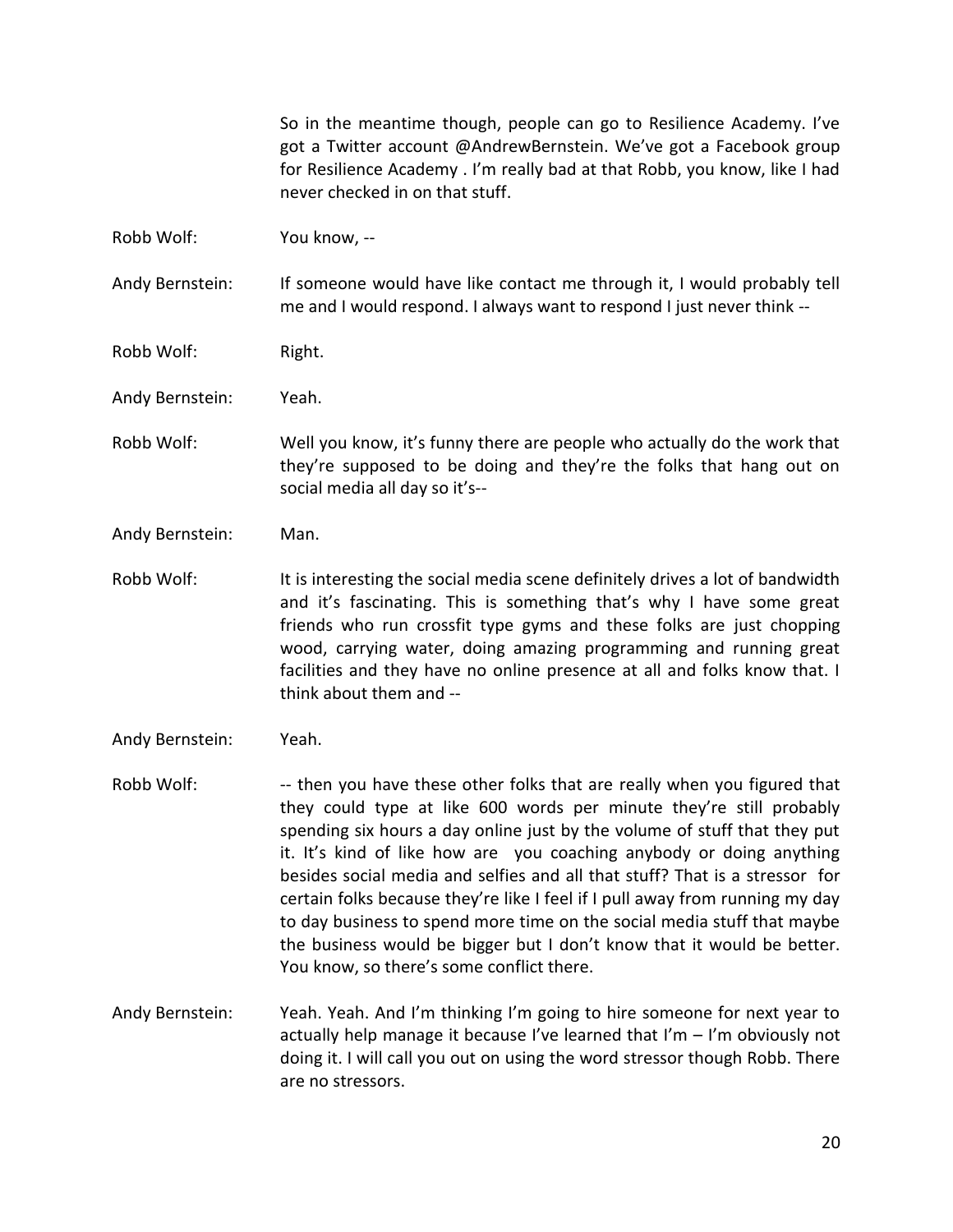| Robb Wolf:                   | Right, exactly, exactly.                                                                                                                                                                                                                                                                                                                                                                                                                                           |
|------------------------------|--------------------------------------------------------------------------------------------------------------------------------------------------------------------------------------------------------------------------------------------------------------------------------------------------------------------------------------------------------------------------------------------------------------------------------------------------------------------|
| Andy Bernstein:              | It's your thought process.                                                                                                                                                                                                                                                                                                                                                                                                                                         |
| Robb Wolf:                   | You talked about it, yeah.                                                                                                                                                                                                                                                                                                                                                                                                                                         |
| Andy Bernstein:              | Yeah but I am guilty of not doing it well and I'm fine with that for now.<br>I'm hopeful that next year I'll do more of it because you know, and part<br>of it is most of my work has been with Meryl Lynch and GE and Coca-<br>Cola. Like I spend my days within a corporate space that they don't really<br>-they're not tweeting about anything.                                                                                                                |
| Robb Wolf:                   | Right.                                                                                                                                                                                                                                                                                                                                                                                                                                                             |
| Andy Bernstein:              | So I haven't had to do it but now reaching out, doing some stuff with a<br>few crossfit folks and Paleo FX was really fun for me because I mean<br>that's everyone there seemed to be tweeting all the time.                                                                                                                                                                                                                                                       |
| Robb Wolf:                   | Right.                                                                                                                                                                                                                                                                                                                                                                                                                                                             |
| Andy Bernstein:              | I didn't know what was going on.                                                                                                                                                                                                                                                                                                                                                                                                                                   |
| Robb Wolf:                   | Right, right.                                                                                                                                                                                                                                                                                                                                                                                                                                                      |
| Andy Bernstein:              | So I'm realizing that there's another party happening and as much as I'm<br>an introvert, I like people. I want to be at the party. Maybe I'll just be<br>watching from the corner but --                                                                                                                                                                                                                                                                          |
| Robb Wolf:                   | Exactly. Yeah.                                                                                                                                                                                                                                                                                                                                                                                                                                                     |
| Andy Bernstein:              | So.                                                                                                                                                                                                                                                                                                                                                                                                                                                                |
| Robb Wolf:                   | Man, I just had my founder group out here in Reno for this cities that are<br>a risk assessment gig. My CTO and my COO And it's interesting. Both<br>these guys are super talented but both of them are introverts on that<br>kind of Myers Briggs introvert-extrovert deal. Like very chatty and<br>engaging but then at the same time if they had to like you know, be a bar<br>tender or something they would be completely exhausted by the end of<br>the day. |
| [0:45:25]<br>Andy Bernstein: | Yeah.                                                                                                                                                                                                                                                                                                                                                                                                                                                              |
| Robb Wolf:                   | You know, whereas if you give them a good book and watch a few                                                                                                                                                                                                                                                                                                                                                                                                     |
|                              | movies, they want to hang out with some friends but then they've got a                                                                                                                                                                                                                                                                                                                                                                                             |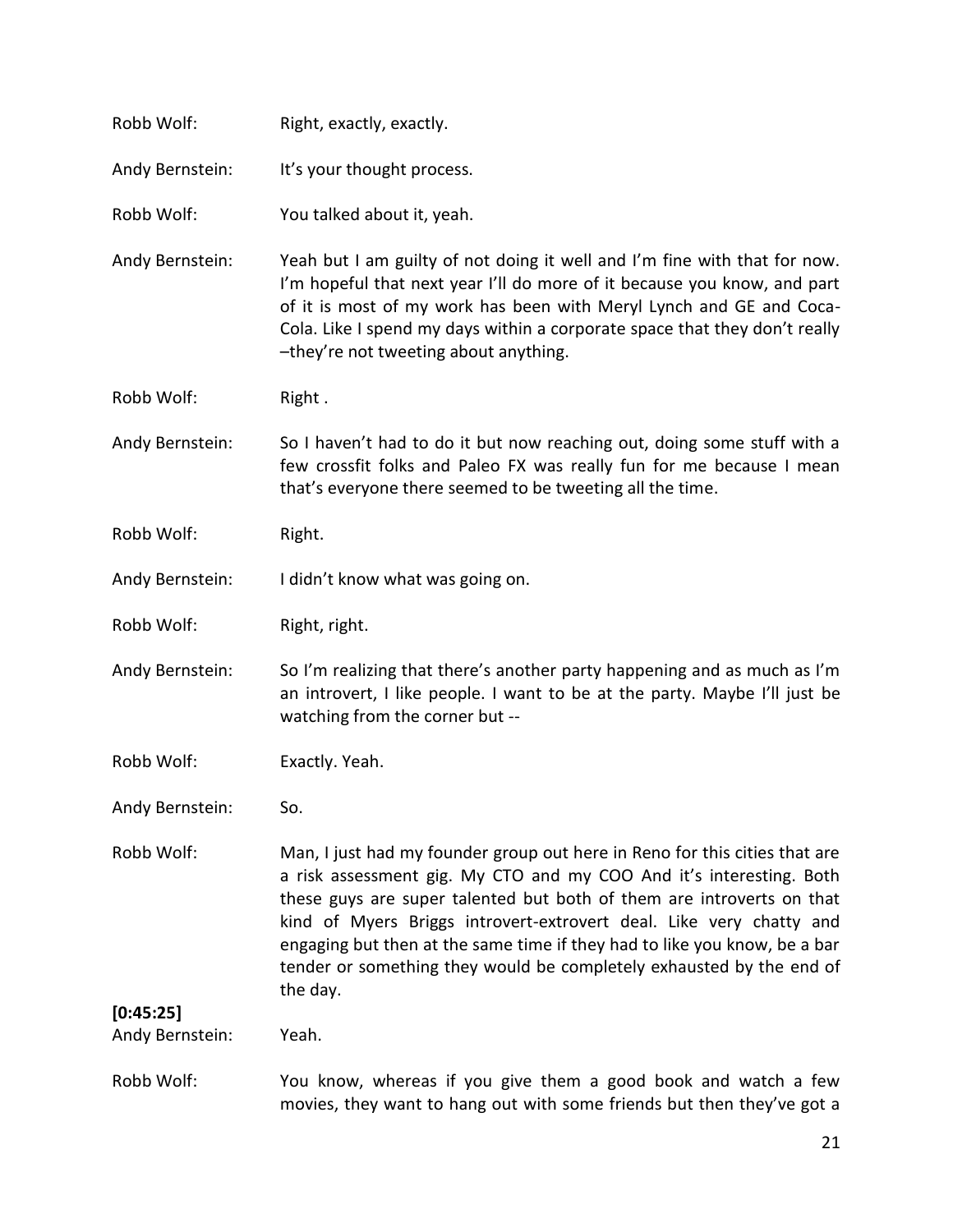lot more of an internal life and versus I'm a little bit more of a social butterfly. I definitely need my downtime but I like going and seeing people that's why I like going to jujitsu and Capoeira and stuff. It's not just the doing of the stuff. It's actually being there with people whereas those guys are just like yeah. I went to jujitsu but nobody was there. That would be better.

- Andy Bernstein: Right. They want to do Trichy.
- Robb Wolf: Right, right.

Andy Bernstein: I bet you could map extroverts and introverts across the martial arts.

- Robb Wolf: Right, yeah.
- Andy Bernstein: The extroverts are doing all the --
- Robb Wolf: Capoeira and stuff.
- Andy Bernstein: Yeah and the introverts are like doing taichi along the park.
- Robb Wolf: Totally. Totally.
- Andy Bernstein: Yeah but who would kick whose ass that's the question.
- Robb Wolf: Exactly. Exactly. Yeah, yeah.
- Andy Bernstein: [Laughs] Don't bet against the introverts.
- Robb Wolf: That's true. That's true. That's awesome. Well Andy it was great having you on the show and again I have to give some props to Squatchy. He's the one that tracked you down and I think he saw you on TV or saw a media piece and thought that this was a very interesting different take on the stress topic which we talked about it a ton, you know, within the course of looking at crossfit and training and just sleep exercise. You know what before we actually wrap up, let me touch on that a little bit. You know what I mean? I would argue that lack of sleep is a stressor. Where are you at with that or your perception on that?

Andy Bernstein: I would guess so --

Robb Wolf: Where does that fit into this?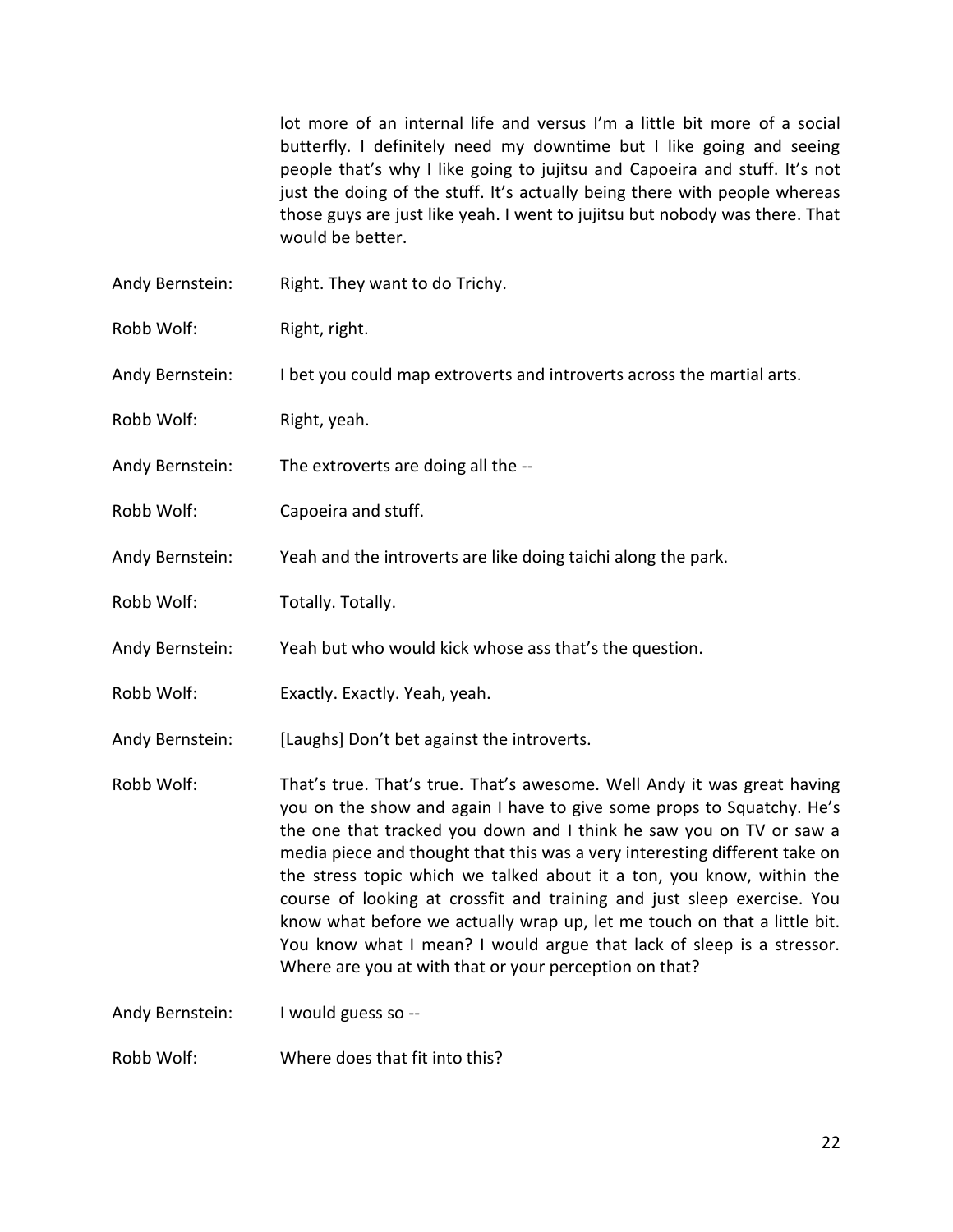- Andy Bernstein: So part of what Hans Selye did when he was teaching the whole world how stress works was he conflated physiological stress and psychological stress. So to him those were all part of – he felt psychological stress was a subset of physiological stress.
- Robb Wolf: Uh-hum.
- Andy Bernstein: So I think that he conflated things that are actually very different. Physiological stress is legit, that's real. I don't think we should call it stress just because we've confused things by using the same word for all of that. So homeostatic, allostatic load, stimulation, you know, goal setting all of that stuff, the physiological stuff that happens around that is real and not sleeping for – you know, if you don't get enough sleep, you do need more sleep. It's going to have a huge effect on your body. But I don't call that stress. I would rather you call that allostatic load or homeostatic load or hyper stimulation or whatever. Something that's purely physiological. And then we can look at when we talk about stress, we're just looking at the emotional stuff. Because you can be exhausted and happy, you know, I did this for a long time I worked 100 hours a week for my previous job and I was exhausted. I was really sleep deprived and I wish I knew about Doc Parsley and all that stuff that you guys are talking about. back then I thought I would just sleep it off and it was a long time before I was sane again.
- Robb Wolf: Right.

Andy Bernstein: But I was happy the whole time. I wouldn't have said I was stressed out.

- Robb Wolf: Right.
- Andy Bernstein: So we've got chocolate in our peanut butter a little bit which maybe works fine for a candy bar but for the stress world I think we need to keep then separate.
- Robb Wolf: Oh fascinating. That's one of the happiest years I ever had. I won a research fellowship like my junior year of college doing chemistry and I didn't have to do any work, I actually had some on campus housing that was ridiculously cheap and all I needed to do was do chemistry all day long. So I would set up like in two fume hoods with four reaction chambers in each one and so I would go in in the morning, work up the things I had from the night before, set up another reaction, get that thing going. Go play some Frisbee, do a little bit of exercise, come back, work them up at noon, set up another one. I did so much work but that's all I did. But I was ecstatic because it was almost, it was weird. It was almost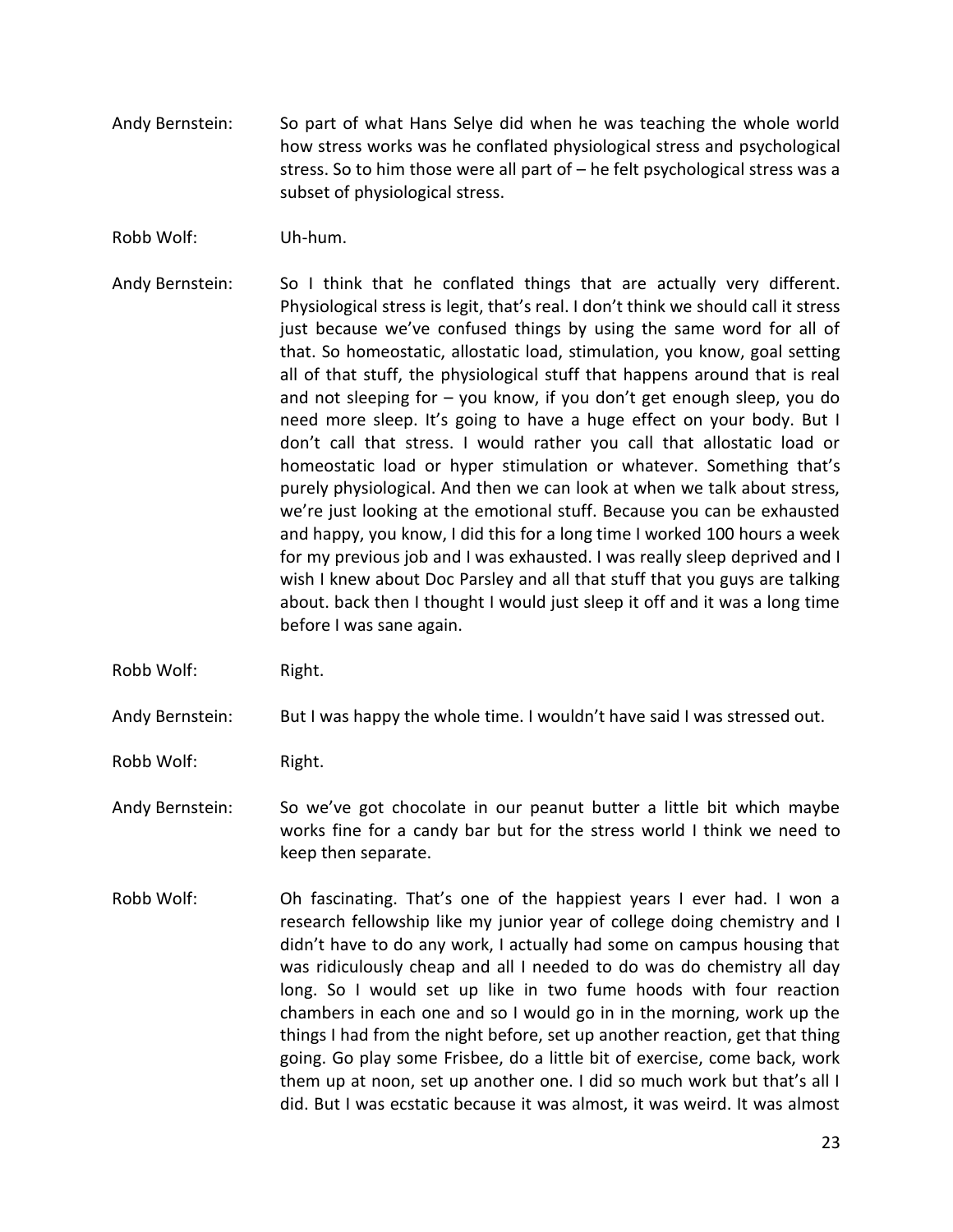like being independently wealthy in a way because I had exactly the amount of money that I needed. I didn't anymore. You know I wasn't going to get any less. I had my food squirreled away, had my sleep living quarters squared away and I was not sleeping a ton because of just the schedule that I was on but I totally loved it. You know?

Andy Bernstein: Yeah.

Robb Wolf: I was perceiving no stress at that time for whatever reason so.

Andy Bernstein: Well you're experiencing those stress because you didn't think life should be different than it is.

Robb Wolf: Right, okay.

Andy Bernstein: You know, and that's again that's how it is whenever we experience so social psychologists call that flow right when you're just fully engaged and no sense of time. whenever we're experiencing flow, it's not because we've got money in the bank or because we're in a relationship and we feel loved. It's just because our thoughts are no longer causing friction. They're no longer butting up against how we think life is supposed to be.

**[0:50:07]**

And we can see this with young children. We see this –you know, I see this. I've got a 19 month old daughter. She's got flow most of the time. she doesn't have to do anything for it. She just doesn't think life should be different than it is. The part of the challenge of being an adult is working through some of our thoughts about how we think life is supposed to be different and how we think if we don't see that life is supposed to be different we're going to be giving up somehow.

But the people who can – who have the most flow and who see life as it is are actually the ones who are able to change things, the fastest and sustain that the longest because they're not burning energy thinking it shouldn't be this way.

Robb Wolf: Hmm.

Andy Bernstein: So I think that movement from friction to flow is really important and if I had one constructive piece of criticism for the paleo world I think that we do a really good job in helping people challenge their thinking around diet and exercise and movement and sleep. I don't think we're challenging the way we think about stress. I think we're still locked into Hans Selye's world and I see this across the blogs and in a lot of the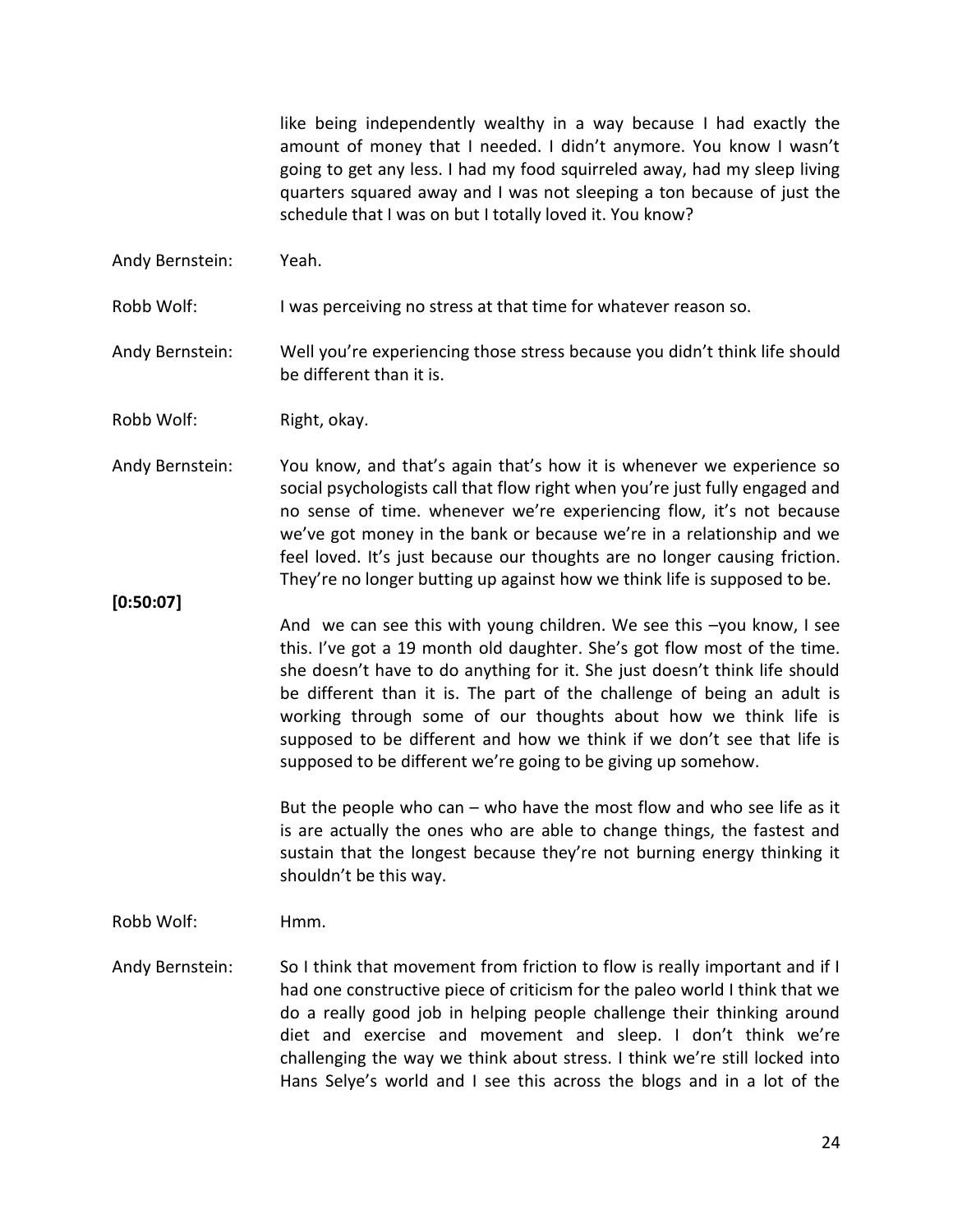conversations. We're still talking about managing stress instead of digging a little bit deeper.

I don't know we talked a little bit before we started about specialty health, do you want to just talk about --

Robb Wolf: Oh yeah, yeah and you know what even before we get into that I kind of had another maybe insight on that. Like so sometimes when I'm just generally working, I'm like man I should really be outside getting sun because that's healthy for me.

- Andy Bernstein: Yeah.
- Robb Wolf: And that's stressful.
- Andy Bernstein: Yeah. As soon as you have that thought --
- Robb Wolf: Yeah.
- Andy Bernstein: Like before you had that thought, you were fine.
- Robb Wolf: Right, right.
- Andy Bernstein: Then you had that thought and it's not that thinking is the enemy but when you realize that oh that stress, that just came from that thought and then you realize – it could still be important to you that you get more sun than you'd figure out how to schedule your life to get more sun.
- Robb Wolf: Okay.

Andy Bernstein: but you don't need the stressful thinking to do that and that's one of the things that I can't really –like I can't persuade someone of that. we think that stress is going to motivate us but actually the people if you look at areas in your life like the example you gave earlier of not being stressed out in traffic, the person who's not stressed out in traffic takes surface roads, finds another way. You know, uses Waze and then goes zigzags and the person who's really stressed out is just slamming the dashboard giving the finger to everyone. That's not a productive way of creating change.

> So this idea that stress is motivating us or that we're going to create change in our communities, or in our personal lives, in our relationships or in our bodies by being stressed out is I think – I just think it's worth challenging.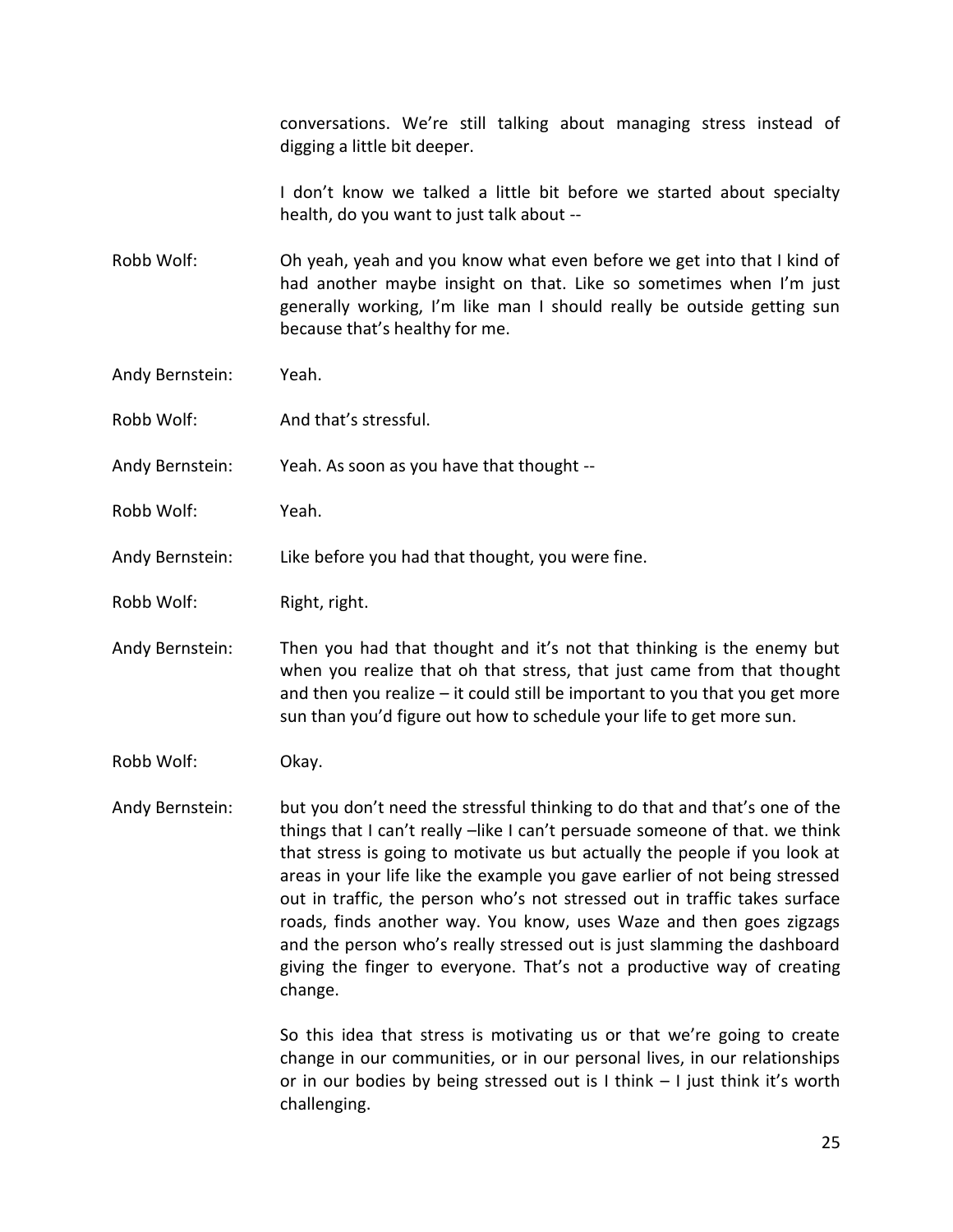- Robb Wolf: Yeah, yeah. No I mean it seems like it's totally setting us up for failure.
- Andy Bernstein: Yeah. It starts us off with a huge burden, emotionally, hormonally and then I think behaviorally because it leads , that leads to a lot of wear and tear and poor choices so. But most of us are not at all familiar with the power of insight and mindset to change how we handle things. We're familiar with advice, motivation, pushing through, toughing it out. There's just something else.
- Robb Wolf: Interesting. Interesting. Oh it's fascinating stuff and definitely bring folks up to speed on what's happening with the specialty health scene.
- Andy Bernstein: Yeah. So part of what I feel like I'm coming out of my little cave in corporate world. You know, I have been doing this for ten years now working with business leaders but I haven't been doing public workshops and part of this came out of a conversation that we had at Paleo FX where I was curious about city zero and first responders and you know these are people who you know very well are not touchy feely. They're not likely to see a therapist or to talk openly about what's challenging in their lives by and large. I mean obviously there are exceptions. But because I work most of the time with business leaders who are also not touchy feely and very skeptical, I wanted to see if I can maybe, if this would have any interest. If there would be any appeal from first responders.

So I've started playing with through Chris, through Squatchy, I started you know, sharing this with some of the folks in that space. And so far they're liking it. I'm going to do more next year but I think that whether it's a cross fitters or navy seals or firemen and women or police. Like there are a lot of people who are experiencing stress who are not interested in therapy, who aren't going to go maybe read self-help books but who want a solution. If you can put it online through something like resilienceacademy.com or make them user friendly and free to join, then it lowers the bar which is important. You know, people aren't going to go to the A center. It's too high a bar. So anyway in which you can lower a bar and make something accessible and engaging I think could be smart. So I'm going to keep working on that. it's part of what I mentioned earlier with the amplifying, gamifying this whole thing. Like not only do I want to teach this to you but I want to make it fun for you and reward you as you get better at it so that you have just as much fun doing this process as you would going to the gym.

Robb Wolf: Awesome, very cool.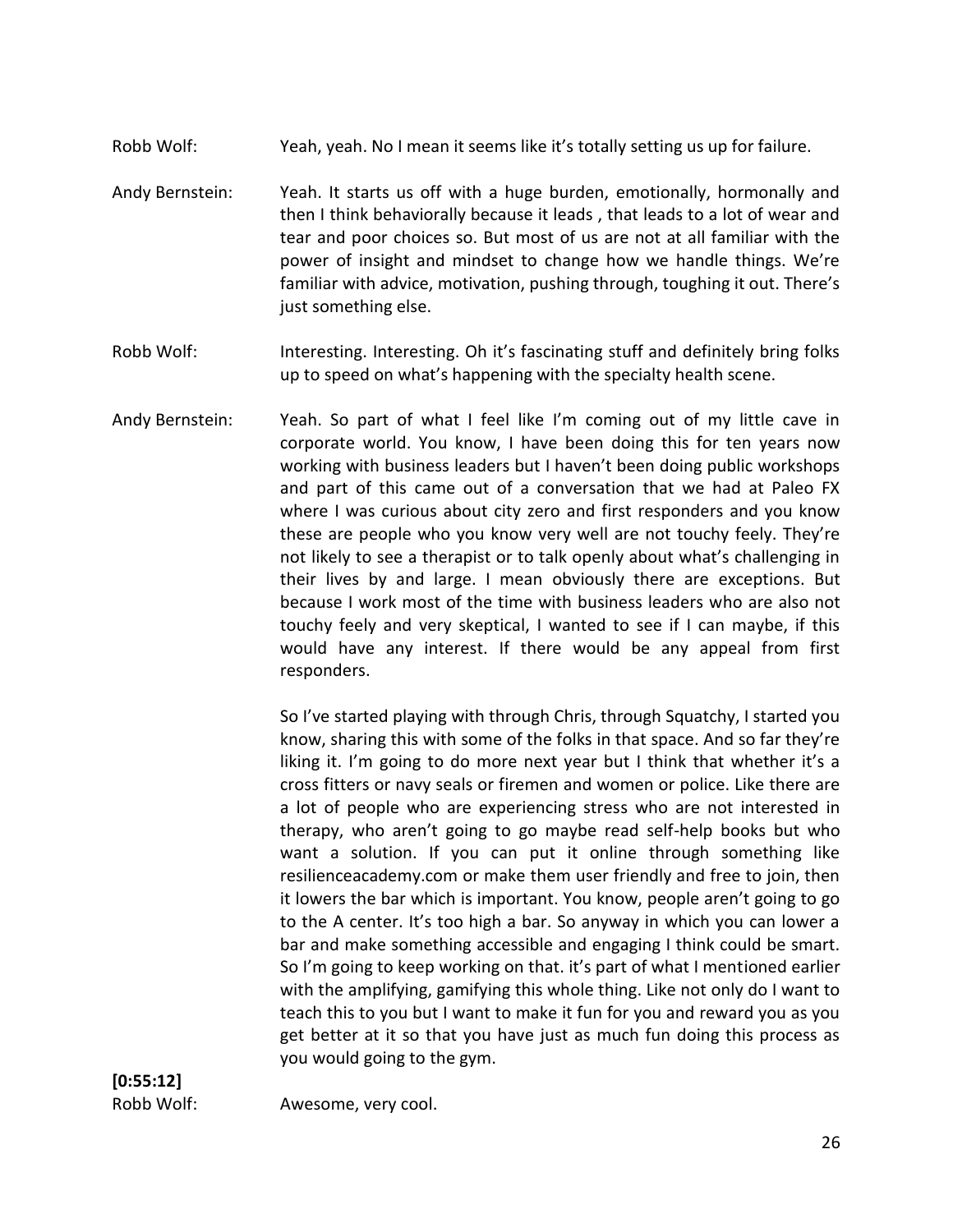| Andy Bernstein: | Yeah. Yeah.                                                                                                                                                                                                                                                                                                                                                         |
|-----------------|---------------------------------------------------------------------------------------------------------------------------------------------------------------------------------------------------------------------------------------------------------------------------------------------------------------------------------------------------------------------|
| Robb Wolf:      | How exciting.                                                                                                                                                                                                                                                                                                                                                       |
| Andy Bernstein: | So we'll see.                                                                                                                                                                                                                                                                                                                                                       |
| Robb Wolf:      | Yeah, yeah. Same deal with just getting City Zero actually off the ground.<br>So I've been doing a lot of "well we'll see" so--                                                                                                                                                                                                                                     |
| Andy Bernstein: | Yeah, we'll see. If anyone if your listeners, you joke about your six<br>listeners but if any of those six have thoughts about this and wanted to<br>connect and maybe explore ways to reach out to people together, you<br>would love them. I mean can I just give my email address or is that --                                                                  |
| Robb Wolf:      | Absolutely. Give them, remind them. So your book is The Myth of Stress.<br>Your website is --                                                                                                                                                                                                                                                                       |
| Andy Bernstein: | Yeah. So The Myth of Stress, resilienceacademy.com and then my name<br>is Andy so Andy@resilienceacademy.com. I'll try to figure out ways to<br>make this scalable because I'm always interested in reaching more<br>people and I don't do as much one on one coaching anymore. But I would<br>love to just figure out how this community can maybe help grow that. |
| Robb Wolf:      | Awesome. Awesome. Well it's very exciting and I'm super stoked to<br>finally have had you on the show.                                                                                                                                                                                                                                                              |
| Andy Bernstein: | Yeah. Thanks Robb. It's been fun chatting with you. I feel like we're just<br>having a little private chat with in front of you know who knows how<br>many people.                                                                                                                                                                                                  |
| Robb Wolf:      | A couple hundred thousand people yeah.                                                                                                                                                                                                                                                                                                                              |
| Andy Bernstein: | Yeah.                                                                                                                                                                                                                                                                                                                                                               |
| Robb Wolf:      | Are you going to be at Paleo FX again this year?                                                                                                                                                                                                                                                                                                                    |
| Andy Bernstein: | I was planning on it but I mentioned my wife is pregnant. She's due that<br>week.                                                                                                                                                                                                                                                                                   |
| Robb Wolf:      | Oh, okay. Okay.                                                                                                                                                                                                                                                                                                                                                     |
| Andy Bernstein: | So probably not.                                                                                                                                                                                                                                                                                                                                                    |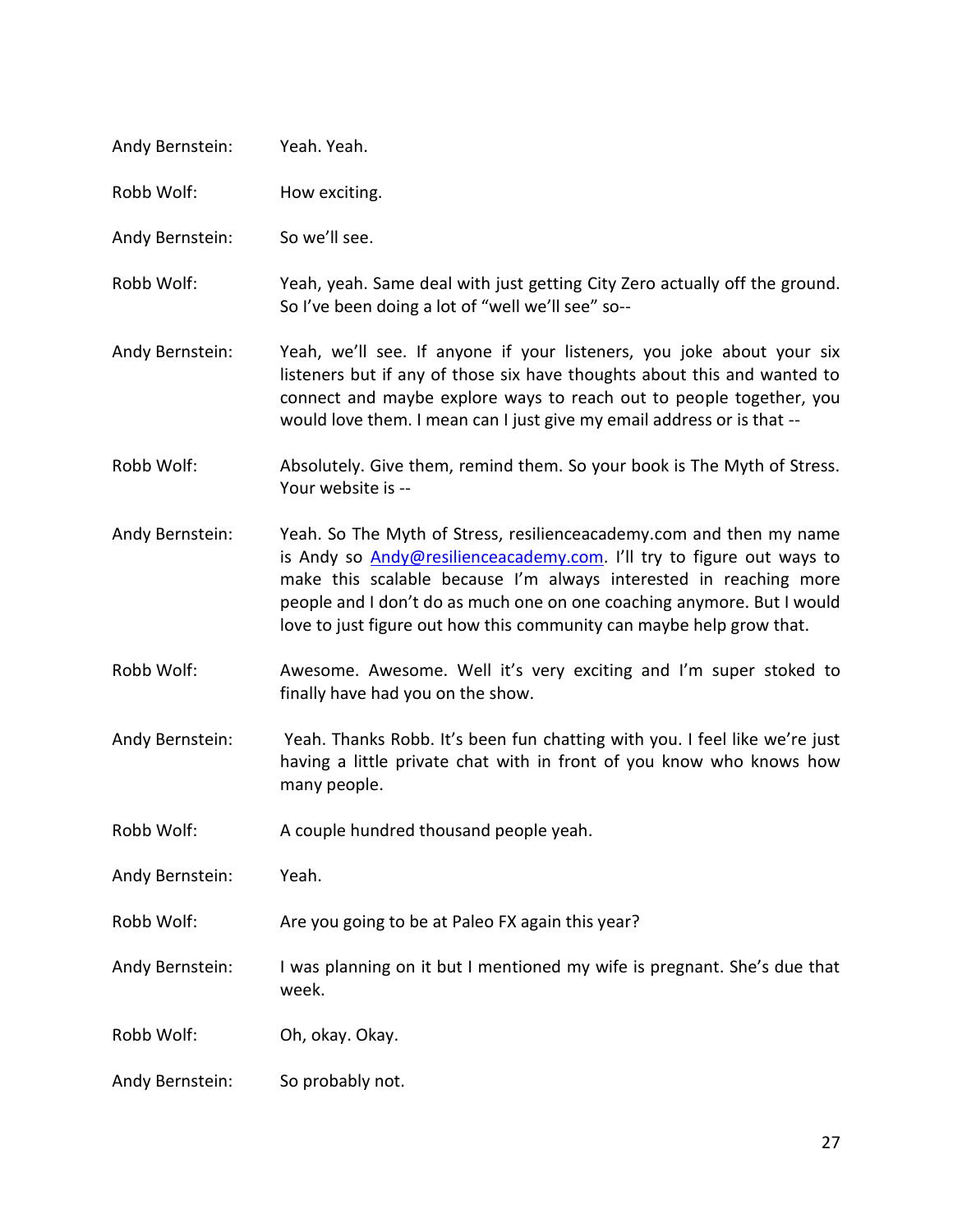| Robb Wolf:      | Come on man I did one of those gigs six days out from the due date of my<br>first daughter so although my wife --                                                                                                                                                                                                                       |
|-----------------|-----------------------------------------------------------------------------------------------------------------------------------------------------------------------------------------------------------------------------------------------------------------------------------------------------------------------------------------|
| Andy Bernstein: | Six days before or after?                                                                                                                                                                                                                                                                                                               |
| Robb Wolf:      | Well it was six days before the due date. Yeah.                                                                                                                                                                                                                                                                                         |
| Andy Bernstein: | You are a braver man than I am.                                                                                                                                                                                                                                                                                                         |
| Robb Wolf:      | Oh man, Nikki wanted to cut off my balls and basically hang them from a<br>tall tree but we pulled it off yeah, yeah.                                                                                                                                                                                                                   |
| Andy Bernstein: | Yeah. Actually we have my wife's best friend lives in Houston now and we<br>were thinking maybe we would $-$ before we got pregnant and before she<br>got pregnant, before she got pregnant we were thinking we would both<br>go down there and I would just drive over to Austin but now with the<br>baby I don't know, I have to see. |
| Robb Wolf:      | Right.                                                                                                                                                                                                                                                                                                                                  |
| Andy Bernstein: | Game time, hopefully game time decision.                                                                                                                                                                                                                                                                                                |
| Robb Wolf:      | Yeah and then you're going to have what a like a 24-26 month old also to<br>deal with? So yeah.                                                                                                                                                                                                                                         |
| Andy Bernstein: | Right. Yeah, so.                                                                                                                                                                                                                                                                                                                        |
| Robb Wolf:      | Yeah. But just remind yourself at that time, stress is a myth.                                                                                                                                                                                                                                                                          |
| Andy Bernstein: | Right.                                                                                                                                                                                                                                                                                                                                  |
| Robb Wolf:      | [Laughs]                                                                                                                                                                                                                                                                                                                                |
| Andy Bernstein: | That's true but there's no such thing as stressors.                                                                                                                                                                                                                                                                                     |
| Robb Wolf:      | Okay. Okay I like it. I like it.                                                                                                                                                                                                                                                                                                        |
| Andy Bernstein: | Yeah.                                                                                                                                                                                                                                                                                                                                   |
| Robb Wolf:      | Awesome man. Well Andy it was great having you on the show. Looking<br>forward to seeing you in real at some point.                                                                                                                                                                                                                     |
| Andy Bernstein: | Yeah, see you soon Rob, thanks man.                                                                                                                                                                                                                                                                                                     |